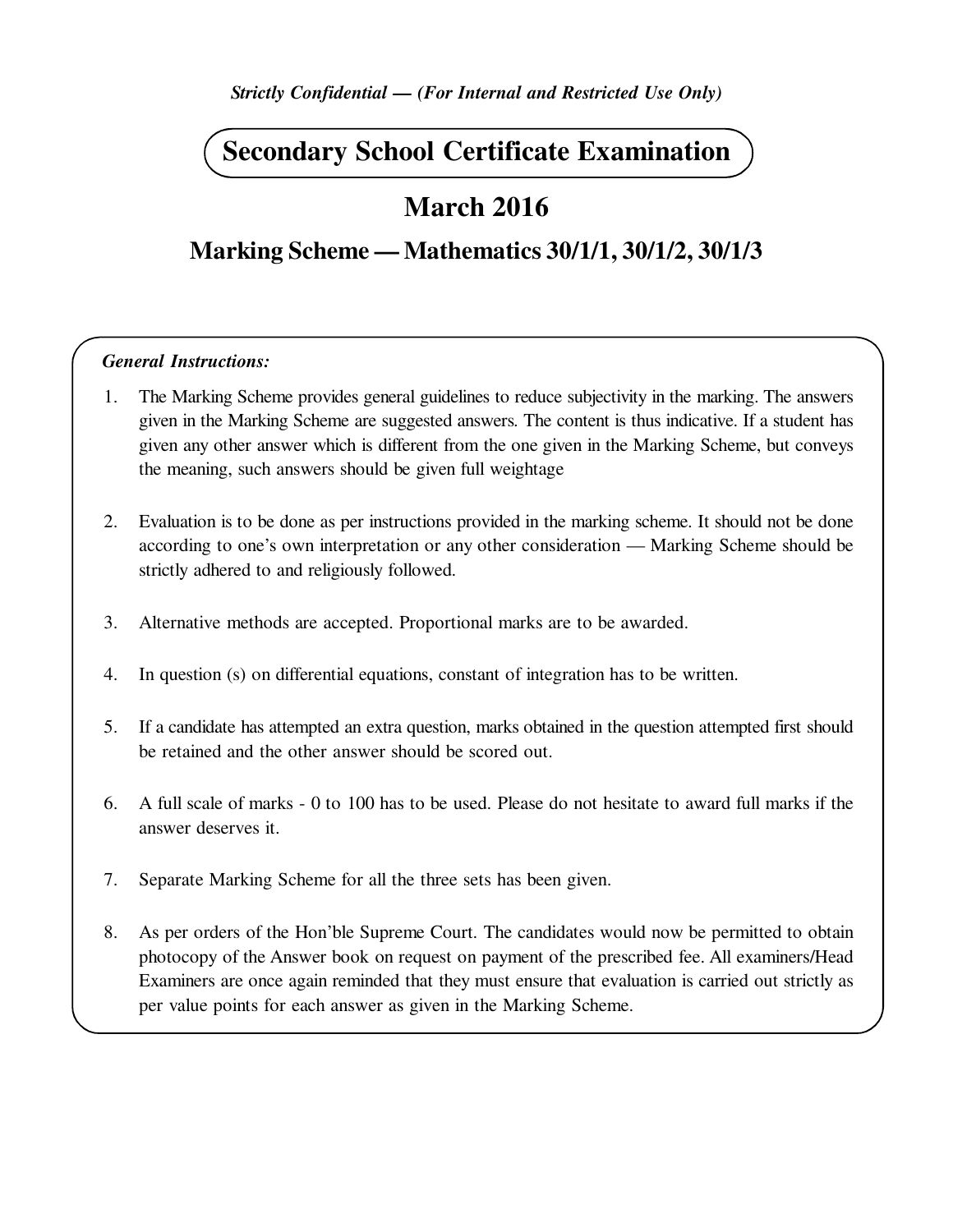# QUESTION PAPER CODE 30/1/1 **EXPECTED ANSWER/VALUE POINTS**

## **SECTION A**

| 1. | $\angle APB = 80^\circ$                      | $\frac{1}{2}$ |
|----|----------------------------------------------|---------------|
|    | $\angle AOB = 100^\circ$<br>$\ddot{\cdot}$ . | $\frac{1}{2}$ |
| 2. | $DB = 3.46$ m                                | $\frac{1}{2}$ |
|    | $DC = 4 m$<br>$\mathcal{L}_{\text{max}}$     | $\frac{1}{2}$ |
|    | 3. $l = 185$ , $d = -4$                      | $\frac{1}{2}$ |
|    | $l_{9} = 153$                                | $\frac{1}{2}$ |
|    |                                              |               |

**4.** Possible outcomes are 4, 9, 16, 25, 36, 49, i.e. 6.

$$
\therefore \quad \text{P(perfect square number)} = \frac{6}{48} \text{ or } \frac{1}{8}
$$

1 2

1 2

#### **SECTION B**

5. 
$$
\frac{-7}{a} = \frac{2}{3} - 3
$$
  
\n
$$
\Rightarrow a = 3
$$
  
\nand 
$$
\frac{b}{a} = \frac{2}{3} \times (-3)
$$
  
\n
$$
\Rightarrow b = -6
$$

**6.** Let the point on y-axis be  $(0, y)$  and AP:  $PB = K : 1$ 

Therefore 
$$
\frac{5-k}{k+1} = 0
$$
 gives  $k = 5$ 

Hence required ratio is  $5:1$ . 1 2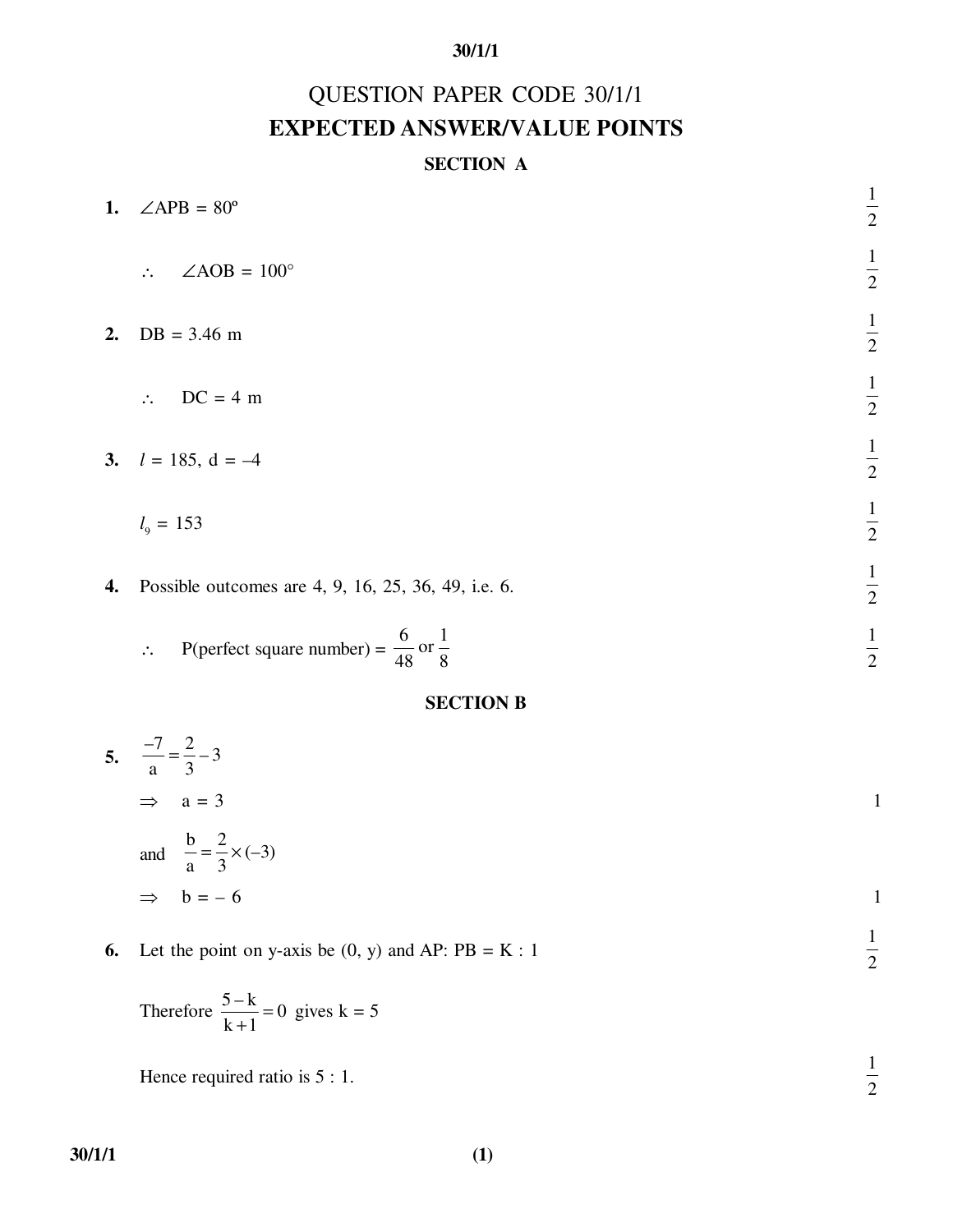|     | 30/1/1                                                                      |               |
|-----|-----------------------------------------------------------------------------|---------------|
|     | $y = \frac{-4(5) - 6}{6} = \frac{-13}{3}$                                   | $\frac{1}{2}$ |
|     | Hence point on y-axis is $\left(0, \frac{-13}{3}\right)$ .                  | $\frac{1}{2}$ |
| 7.  | $AD = AF = x$<br>Let                                                        |               |
|     | $DB = BE = 12 - x$<br>$\ddot{\cdot}$                                        |               |
|     | and $CF = CE = 10 - x$                                                      |               |
|     | $BC = BE + EC \implies 8 = 12 - x + 10 - x$                                 |               |
|     | $x = 7$<br>$\Rightarrow$                                                    | $\mathbf{1}$  |
|     | $AD = 7$ cm, $BE = 5$ cm, $CF = 3$ cm<br>$\ddot{\cdot}$                     | $\mathbf{1}$  |
| 8.  | Let the point P be $(2y, y)$                                                | $\frac{1}{2}$ |
|     | $PQ = PR \Rightarrow \sqrt{(2y-2)^2 + (y+5)^2} = \sqrt{(2y+3)^2 + (y-6)^2}$ | $\frac{1}{2}$ |
|     | Solving to get $y = 8$                                                      | $\frac{1}{2}$ |
|     | Hence coordinates of point P are $(16, 8)$ .                                | $\frac{1}{2}$ |
| 9.  | $a = 18$ , $d = -2$ , $Sn = 0$<br>Here                                      | $\frac{1}{2}$ |
|     | Therefore $\frac{n}{2}[36 + (n-1)(-2)] = 0$                                 | $\mathbf{1}$  |
|     | $n = 19$<br>⇒                                                               | $\frac{1}{2}$ |
| 10. | $PA = PB$                                                                   | $\frac{1}{2}$ |
|     | $\angle$ PAB = $\angle$ PBA = 60°                                           | $\frac{1}{2}$ |
|     | ΔPAB is an equilateral triangle.<br>∴.                                      | $\frac{1}{2}$ |

| Hence $AB = PA = 5$ cm. |  |  |
|-------------------------|--|--|
|                         |  |  |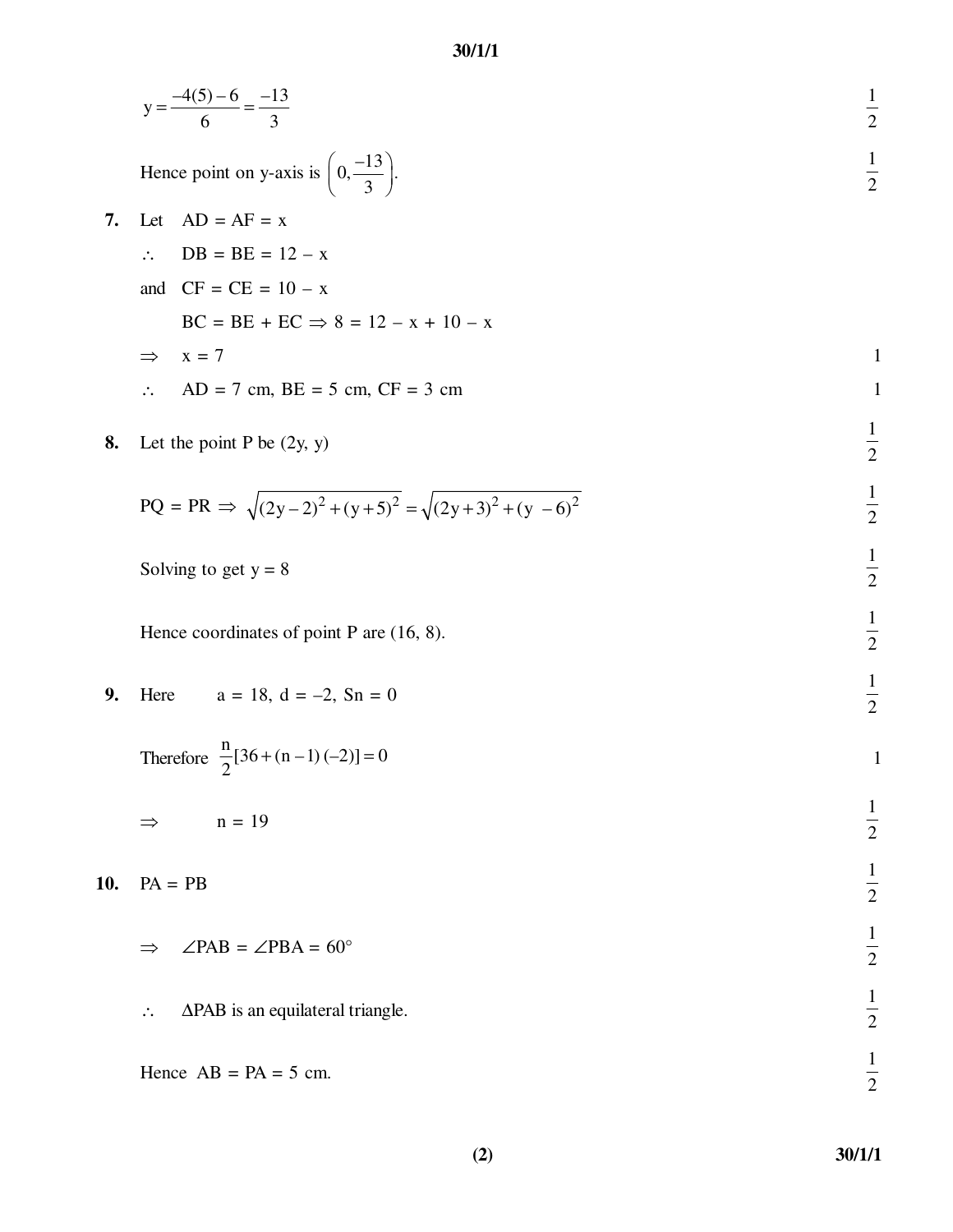## **SECTION C**



| Area of square = $196 \text{ cm}^2$                                         |  |
|-----------------------------------------------------------------------------|--|
| Area of semicircles AOB + DOC = $\frac{22}{7} \times 49 = 154 \text{ cm}^2$ |  |
| Hence area of two shaded parts $(X + Y) = 196 - 154 = 42$ cm <sup>2</sup> 1 |  |
| Therefore area of four shaded parts $= 84$ cm <sup>2</sup> .                |  |

12. Surface area of block = 
$$
216 - \frac{22}{7} \times \frac{3.5}{2} \times \frac{3.5}{2} + 2 \times \frac{22}{7} \times \frac{3.5}{2} \times \frac{3.5}{2}
$$
  
= 225.42 cm<sup>2</sup>.

**13.** Using Mid Point formula

coordinates of point B are (2, 1) 
$$
\frac{1}{2}
$$

and coordinates of point C are 
$$
(0, 3)
$$
.  $\frac{1}{2}$ 

Area 
$$
\triangle ABC = \frac{1}{2}[0 + 2(3 + 1) + 0] = 4
$$
 sq u.

Coordinates of point F are (1, 2)

Area of 
$$
\triangle DEF = \frac{1}{2} |1(1-2) + 0 + 1(0-1)| = 1
$$
 sq u.

$$
14. \quad \angle POQ = 60^{\circ}
$$

Area of segment PAQM = 
$$
\left(\frac{100\pi}{6} - \frac{100\sqrt{3}}{4}\right)
$$
cm<sup>2</sup>.

Area of semicircle = 
$$
\frac{25\pi}{2}
$$
 cm<sup>2</sup>  $\frac{1}{2}$ 

Area of shaded region = 
$$
\frac{25\pi}{2} - \left(\frac{50\pi}{3} - 25\sqrt{3}\right).
$$

$$
= 25\left(\sqrt{3} - \frac{\pi}{6}\right) \text{cm}^2.
$$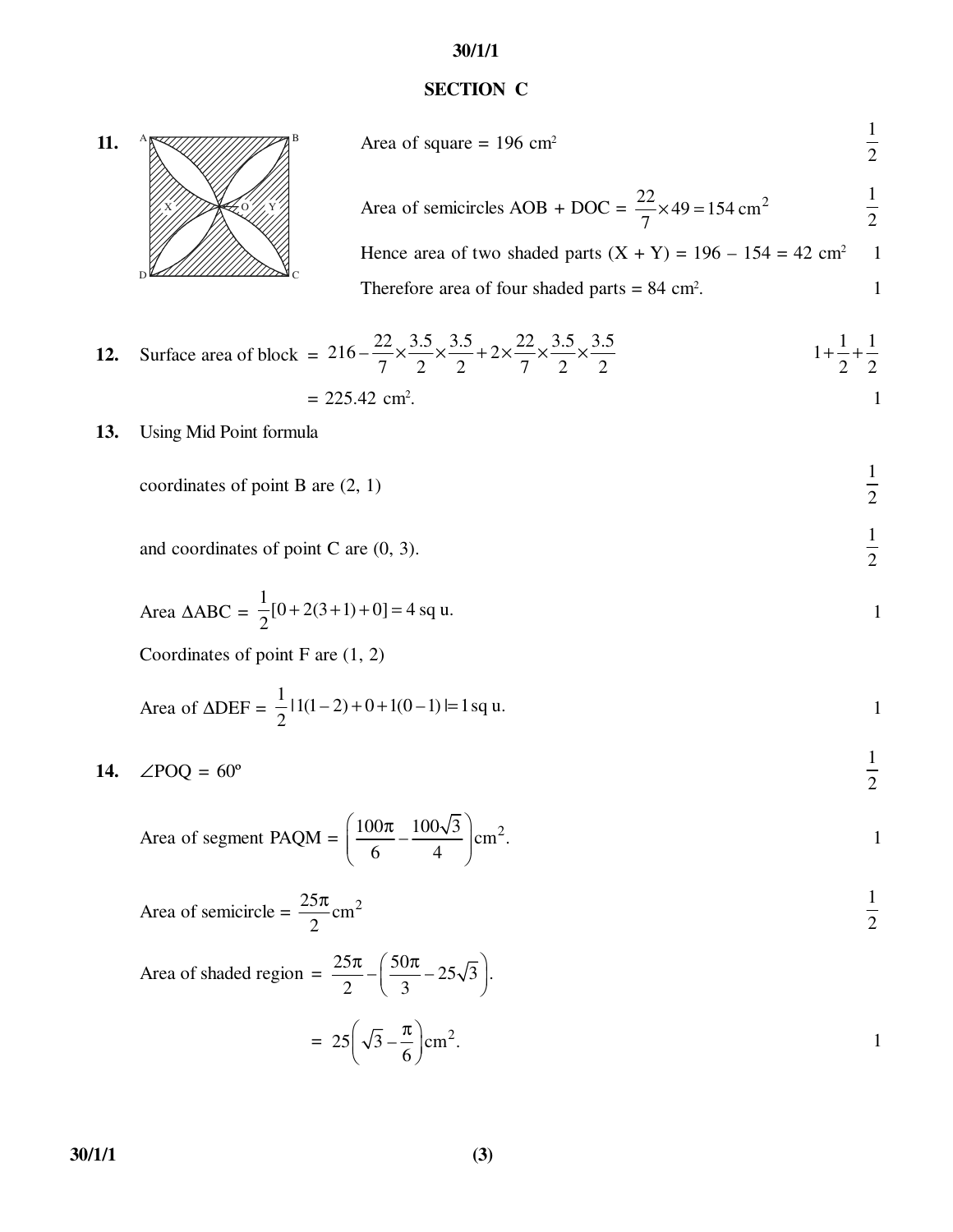| 15.        | $S_7 = 49 \implies 2a + 6d = 14$                                                 | $\frac{1}{2}$                    |
|------------|----------------------------------------------------------------------------------|----------------------------------|
|            | $S_{17} = 289 \implies 2a + 16d = 34$                                            | $\frac{1}{2}$                    |
|            | Solving equations to get $a = 1$ and $d = 2$                                     | $\mathbf{1}$                     |
|            | Hence $Sn = \frac{n}{2}[2 + (n-1)2] = n^2$ .                                     | $\mathbf{1}$                     |
| <b>16.</b> | $2x(2x + 3) + (x - 3) + (3x + 9) = 0$                                            | $\mathbf{1}$                     |
|            | $\Rightarrow 2x^2 + 5x + 3 = 0$                                                  | $\mathbf{1}$                     |
|            | $(x + 1) (2x + 3) = 0$<br>$\Rightarrow$                                          | $\frac{1}{2}$                    |
|            | $\Rightarrow$ x = -1, x = $-\frac{3}{2}$                                         | $\frac{1}{2}$                    |
| 17.        | Volume of earth dug out = $\pi \times 2 \times 2 \times 21 = 264$ m <sup>3</sup> | $\mathbf{1}$                     |
|            | Volume of embankment = $\pi$ (25 – 4) × h = 66 h m <sup>3</sup>                  | $\mathbf{1}$                     |
|            | $66h = 264$<br>$\ddot{\cdot}$                                                    | $\frac{1}{2}$                    |
|            | $h = 4 m$<br>$\Rightarrow$                                                       | $\frac{1}{2}$                    |
| 18.        | Here $r + h = 37$ and $2\pi r(r + h) = 1628$                                     | $+\frac{1}{2}$<br>$\overline{2}$ |
|            | $2\pi r = \frac{1628}{37}$                                                       |                                  |
|            | $r = 7$ cm<br>$\Rightarrow$                                                      | $\frac{1}{2}$                    |
|            | and $h = 30$ cm.                                                                 | $\frac{1}{2}$                    |

Hence volume of cylinder = 
$$
\frac{22}{7} \times 7 \times 7 \times 30 = 4620 \text{ cm}^3
$$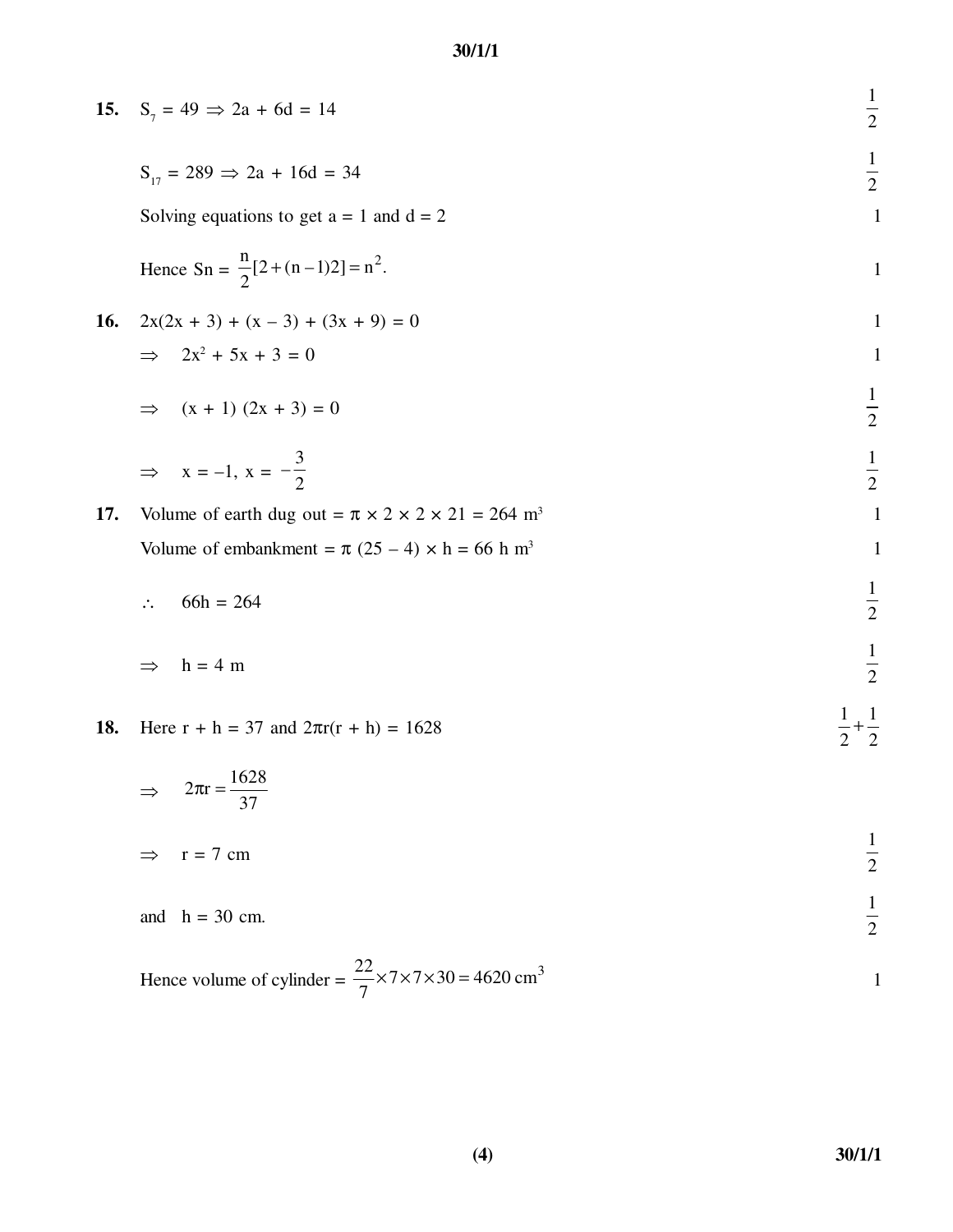

#### **SECTION D**

**21.** Let the usual speed of plane be x km/h.

|     | 1500 1500<br>$\ddot{\cdot}$<br>$\frac{x^2-250}{x+250} = \frac{1}{2}$<br>$\mathbf{x}$ | $\overline{2}$             |
|-----|--------------------------------------------------------------------------------------|----------------------------|
|     | $x^2 + 250x - 750000 = 0$<br>$\Rightarrow$                                           |                            |
|     | $(x + 1000) (x - 750) = 0 \Rightarrow x = 750$                                       |                            |
|     | Speed of plane $= 750$ km/h.                                                         | $\mathbf{1}$               |
|     | For writing value                                                                    | $\mathbf{1}$               |
| 22. | For correct Given, To prove, construction and figure                                 | $\frac{1}{2} \times 4 = 2$ |
|     | Correct proof                                                                        | $\overline{2}$             |
| 23. | Construction of tangent                                                              | 3                          |
|     | Length of tangent                                                                    | $\mathbf{1}$               |
|     |                                                                                      |                            |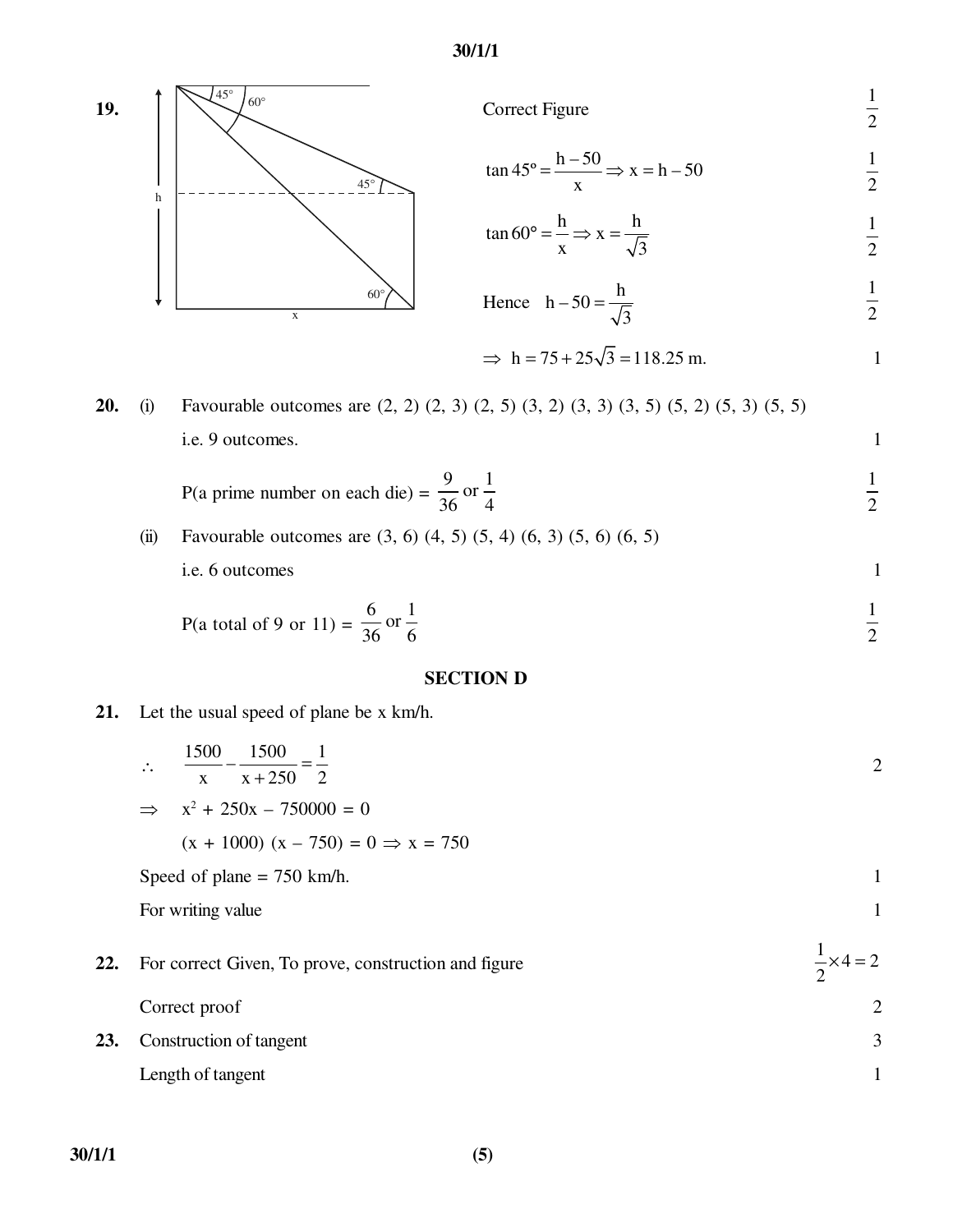| 24. | $PT = \sqrt{169} - 25 = 12$ cm and TE = 8 cm                                              |                                                                | $\frac{1}{2} + \frac{1}{2}$ |
|-----|-------------------------------------------------------------------------------------------|----------------------------------------------------------------|-----------------------------|
|     | Let $PA = AE = x$                                                                         |                                                                |                             |
|     | $\tau$ $\lambda$ $^2$ = TE <sup>2</sup> + EA <sup>2</sup>                                 |                                                                | $\mathbf{1}$                |
|     | $(12 - x)^2 = 64 + x^2$<br>$\Rightarrow$                                                  |                                                                |                             |
|     | $x = 3.3$ cm.<br>$\Rightarrow$                                                            |                                                                | $\mathbf{1}$                |
|     | Thus $AB = 6.6$ cm.                                                                       |                                                                | $\mathbf{1}$                |
| 25. | $a(x - b) (x - c) + b(x - a) (x - c) = 2c (x - a) (x - b)$                                |                                                                | $1\frac{1}{2}$              |
|     | $x^2(a + b - 2c) + x (-ab - ac - ab - bc + 2ac + 2bc) = 0$                                |                                                                |                             |
|     | $x^2(a + b - 2c) + x(-2ab + ac + bc) = 0$                                                 |                                                                | $1\frac{1}{2}$              |
|     | $x = \frac{ac + bc - 2ab}{a + b - 2c}$                                                    |                                                                | $\mathbf{1}$                |
| 26. | B (Bird)<br>D                                                                             | <b>Correct Figure</b>                                          | $\mathbf{1}$                |
|     |                                                                                           | $\tan 45^\circ = \frac{80}{y} \Rightarrow y = 80$              | $\frac{1}{2}$               |
|     | 80 m<br>$80\text{ }\mathrm{m}$                                                            | $\tan 30^{\circ} = \frac{80}{x+y} \implies x + y = 80\sqrt{3}$ | $\frac{1}{2}$               |
|     | $45^{\circ}$<br>$\frac{1}{30^{\circ}}$<br>$\mathbf C$<br>$\mathbf X$<br>y<br>$\mathbf{A}$ | $\therefore$ x = 80( $\sqrt{3}$ -1) = 58.4 m.                  | $\mathbf{1}$                |
|     |                                                                                           | Hence speed of bird = $\frac{58.4}{2}$ = 29.2 m/s.             |                             |
| 27. | Let total time be n minutes                                                               |                                                                |                             |
|     | Total distance convered by thief $= (100 \text{ n})$ metres                               |                                                                | $\frac{1}{2}$               |
|     | Total distance covered by policeman = $100 + 110 + 120 +  + (n - 1)$ terms                |                                                                | $\frac{1}{\sigma}$          |

$$
\therefore \quad 100n = \frac{n-1}{2} [200 + (n-2)10]
$$

$$
n^2 - 3n - 18 = 0
$$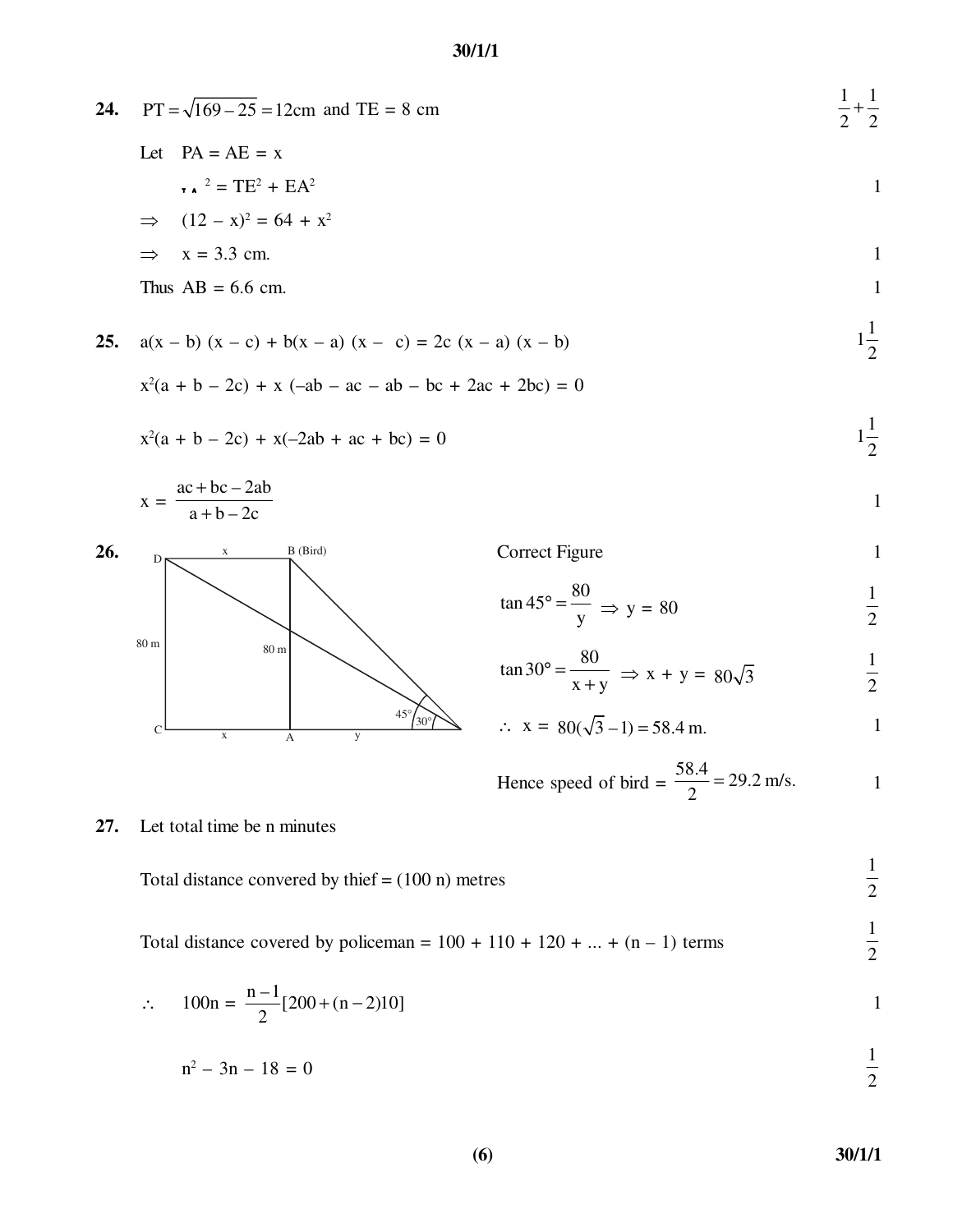$$
(n-6)(n+3) = 0
$$

$$
\Rightarrow \quad n = 6
$$

Policeman took 5 minutes to catch the thief.

28. Area of the triangle 
$$
=\frac{1}{2} |t(t+2-t)+(t+2)(t-t+2)+(t+3)(t-2-t-2)|
$$
 2

$$
= \frac{1}{2}[2t + 2t + 4 - 4t - 12]
$$

$$
= 4
$$
 sq. units

which is independent of t. 1

**29.** (i) Favourable outcomes are 
$$
1, 3, 5, 7
$$
 i.e. 4 outcomes.

$$
\therefore \text{ P(an odd number)} = \frac{4}{8} \text{ or } \frac{1}{2}
$$

(ii) Favourable outcomes are  $4, 5, 6, 7, 8$  i.e.  $5$  outcomes 1

P(a number greater than 3) = 
$$
\frac{5}{8}
$$
  $\frac{1}{2}$ 

(iii) Favarouble outcomes are 1, 2, 3...8  
P(a number less than 9) = 
$$
\frac{8}{8}
$$
 = 1  $\left\{\n \begin{array}{c}\n 1 \\
1\n \end{array}\n \right\}$ 



$$
\cos \theta = \frac{1}{2} \Rightarrow \theta = 60^{\circ}
$$
  $\frac{1}{2}$ 

$$
Reflex \angle AOB = 240^{\circ}
$$
  $\frac{1}{2}$ 

$$
\therefore \quad \widehat{ADB} = \frac{2 \times 3.14 \times 5 \times 240}{360} = 20.93 \text{ cm}
$$

Hence length of elastic in contact  $= 20.93$  cm

Now, AP =  $5\sqrt{3}$  cm

Area 
$$
(\Delta OAP + \Delta OBP) = 25\sqrt{3} = 43.25 \text{ cm}^2
$$
  $\frac{1}{2}$ 

Area of sector OACB = 
$$
\frac{25 \times 3.14 \times 120}{360} = 26.16 \text{ cm}^2
$$
  $\frac{1}{2}$ 

Shaded Area =  $43.25 - 26.16 = 17.09$  cm<sup>2</sup> 1

1 2

1 2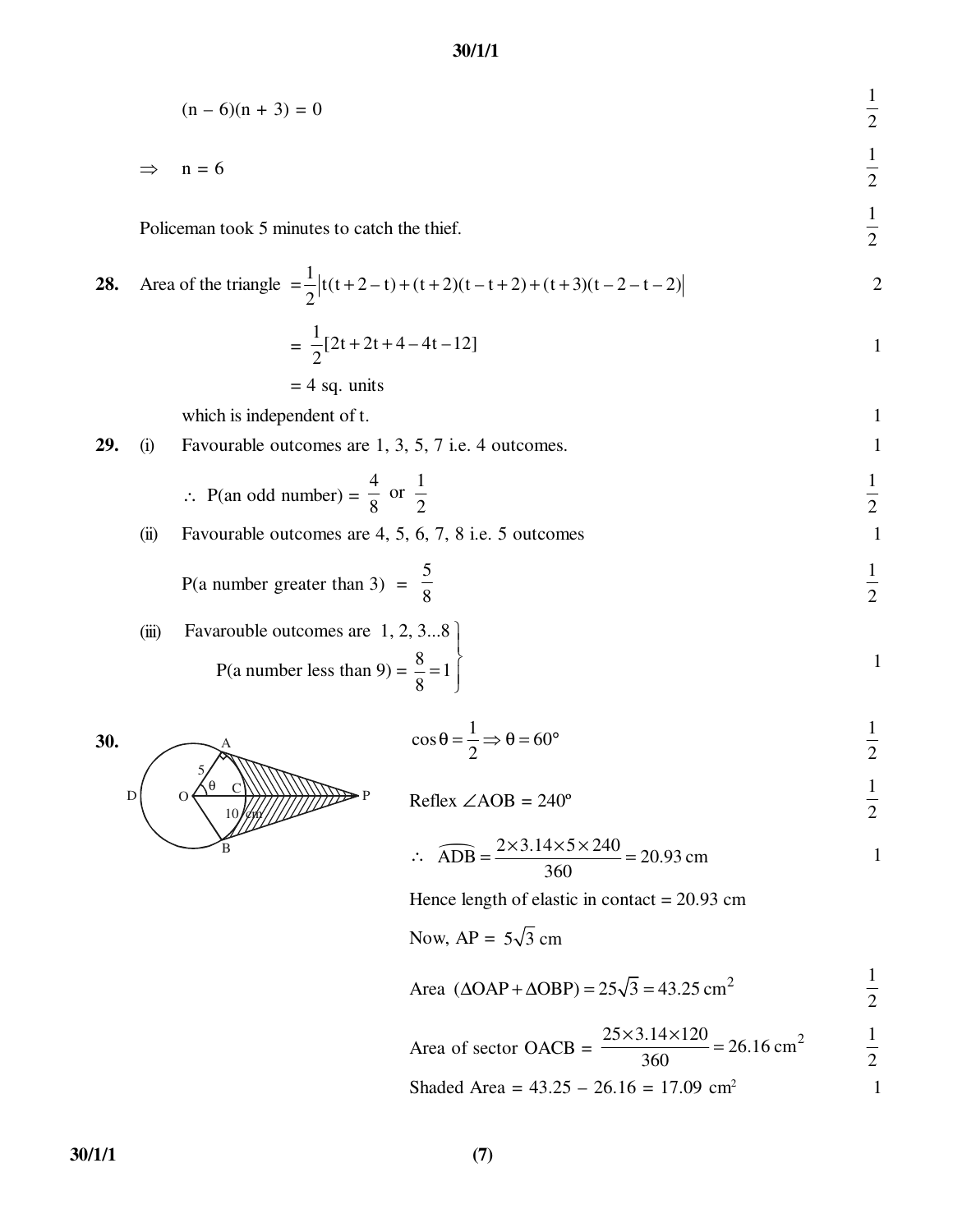**31.** Here  $R = 20$ ,  $r = 12$ ,  $V = 12308.8$ Therefore  $12308.8 =$  $\frac{1}{2}$  × 3.14(400 + 240 + 144)h  $\frac{1}{3} \times 3.14(400 + 240 + 144)$ h 1  $\Rightarrow$  h = 15 cm 1 2  $l = \sqrt{(20-12)^2 + 15^2} = 17$  cm 1 2 Total area of metal sheet used  $=$  CSA + base area  $= \pi[(20 + 12) \times 17 + 12 \times 12]$  1  $= 2160.32$  cm<sup>2</sup> 1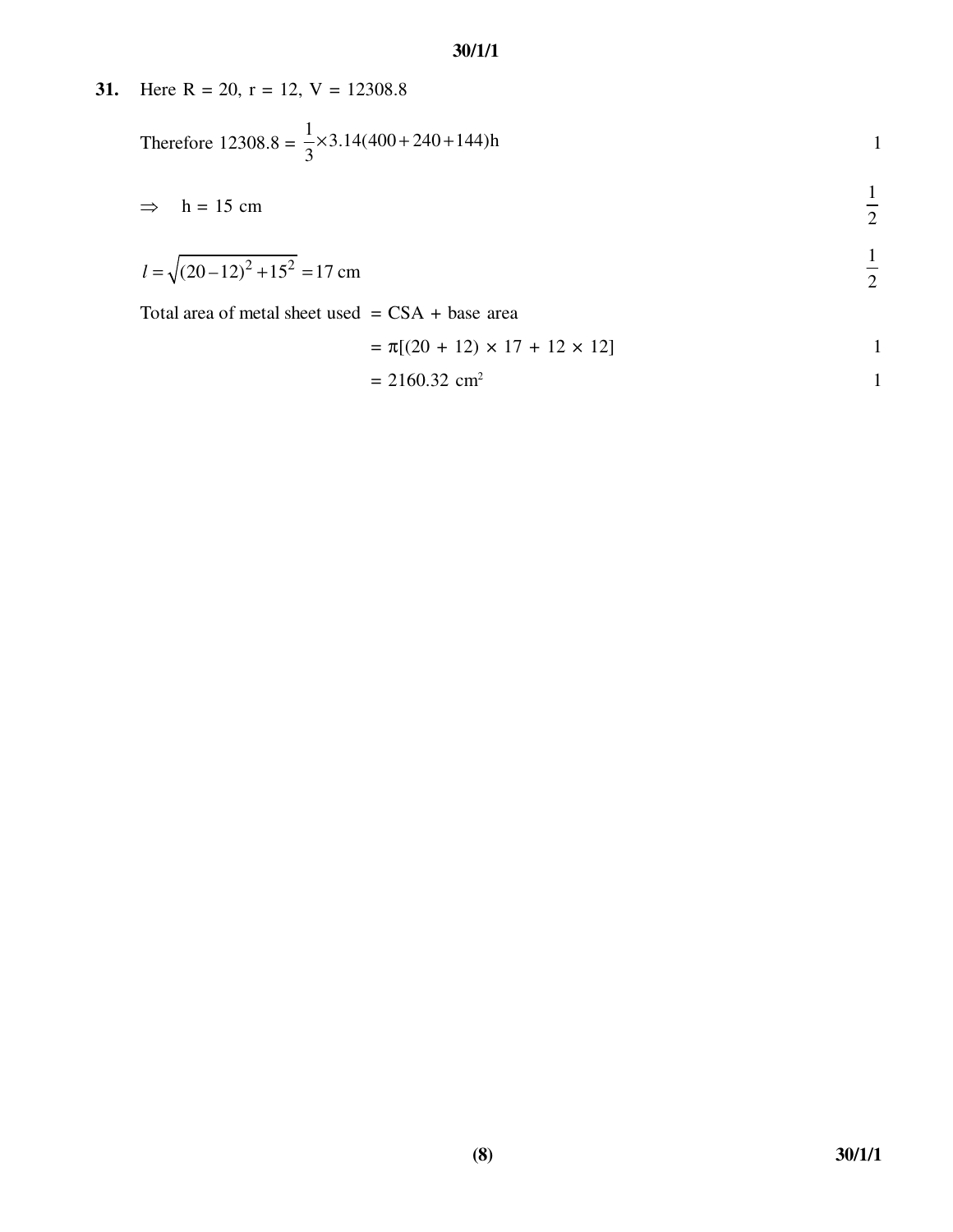# QUESTION PAPER CODE 30/1/2 **EXPECTED ANSWER/VALUE POINTS**

## **SECTION A**

| 1. | Possible outcomes are 4, 9, 16, 25, 36, 49, i.e. 6.                                   | $\frac{1}{2}$ |
|----|---------------------------------------------------------------------------------------|---------------|
|    | P(perfect square number) = $\frac{6}{48}$ or $\frac{1}{8}$<br>$\mathcal{L}_{\bullet}$ | $\frac{1}{2}$ |
| 2. | $DB = 3.46 m$                                                                         | $\frac{1}{2}$ |
|    | $DC = 4 m$                                                                            | $\frac{1}{2}$ |
| 3. | $l = 185$ , d = -4                                                                    | $\frac{1}{2}$ |
|    | $l_{\rm g} = 153$                                                                     | $\frac{1}{2}$ |
| 4. | $\angle APB = 80^{\circ}$                                                             | $\frac{1}{2}$ |
|    | $\angle AOB = 100^\circ$                                                              | $\frac{1}{2}$ |
|    | <b>SECTION B</b>                                                                      |               |
| 5. | Let the point P be $(2y, y)$                                                          | $\frac{1}{2}$ |
|    | $PQ = PR \Rightarrow \sqrt{(2y-2)^2 + (y+5)^2} = \sqrt{(2y+3)^2 + (y-6)^2}$           | $\frac{1}{2}$ |
|    | Solving to get $y = 8$                                                                | $\frac{1}{2}$ |
|    | Hence coordinates of point $P$ are $(16, 8)$ .                                        | $\frac{1}{2}$ |
| 6. | Let $AD = AF = x$                                                                     |               |
|    | $DB = BE = 12 - x$<br>$\ddot{\cdot}$ .                                                |               |
|    | $CF = CE = 10 - x$<br>and                                                             |               |
|    | $BC = BE + EC \implies 8 = 12 - x + 10 - x$                                           |               |
|    | $x = 7$<br>$\Rightarrow$                                                              | 1             |
|    | $AD = 7$ cm, $BE = 5$ cm, $CF = 3$ cm                                                 |               |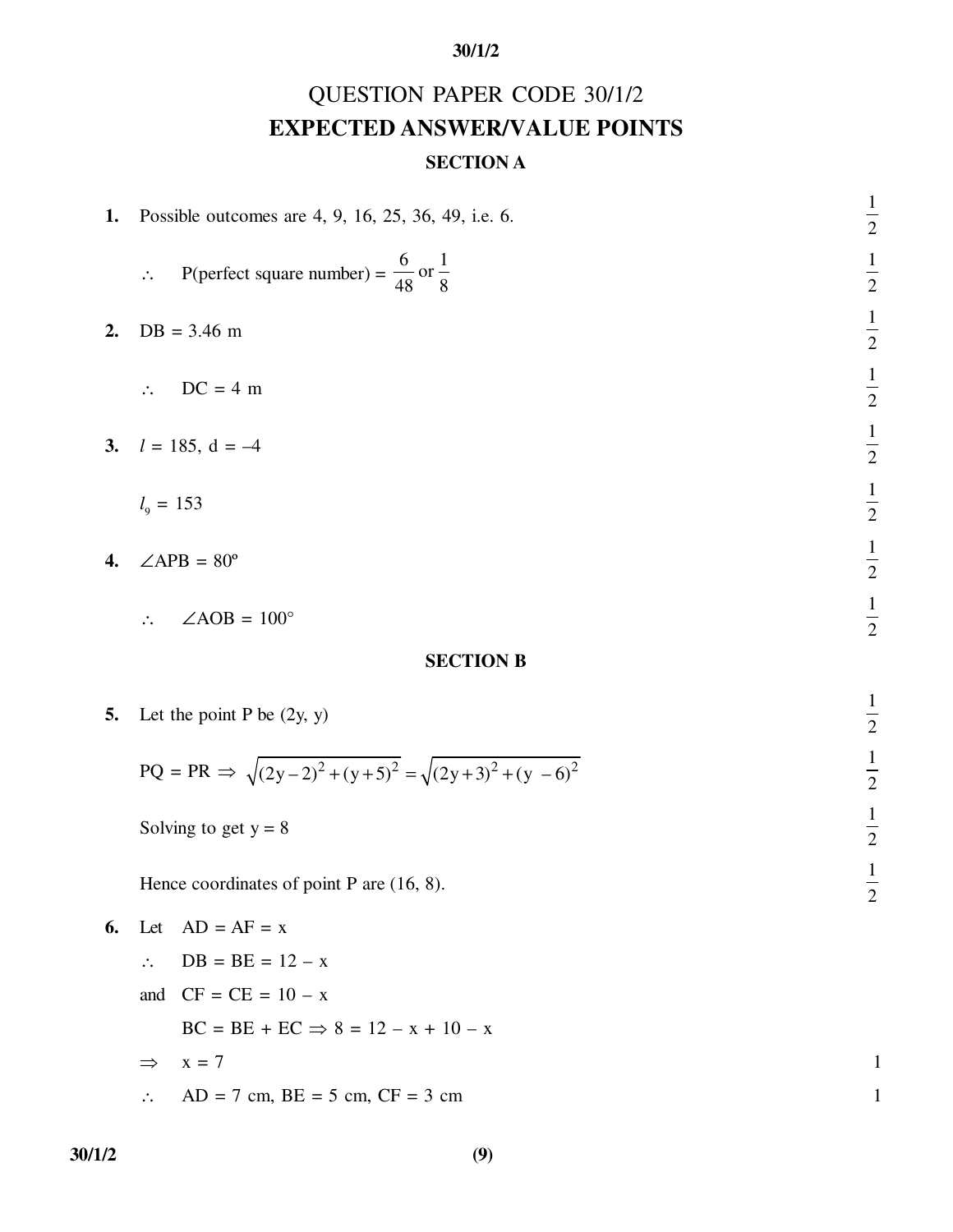| 7. $PA = PB$                                                            | $\overline{2}$      |
|-------------------------------------------------------------------------|---------------------|
| $\angle$ PAB = $\angle$ PBA = 60°<br>$\Rightarrow$                      | 1<br>$\overline{2}$ |
| $\Delta$ PAB is an equilateral triangle.<br>$\mathcal{L}_{\mathcal{L}}$ | $\overline{2}$      |
| Hence $AB = PA = 5$ cm.                                                 | ⌒                   |

8. 
$$
\frac{-7}{a} = \frac{2}{3} - 3
$$
  
\n
$$
\Rightarrow a = 3
$$
  
\nand 
$$
\frac{b}{a} = \frac{2}{3} \times (-3)
$$
  
\n
$$
\Rightarrow b = -6
$$

**9.** Let the point on y-axis be  $(0, y)$  and AP:  $PB = K : 1$ 

Therefore 
$$
\frac{5-k}{k+1} = 0
$$
 gives  $k = 5$ 

Hence required ratio is  $5:1$ . 1 2

$$
y = \frac{-4(5) - 6}{6} = \frac{-13}{3}
$$

Hence point on y-axis is 
$$
\left(0, \frac{-13}{3}\right)
$$
.

**10.** Here 
$$
a = 27
$$
,  $d = -3$ ,  $Sn = 0$   
 $\therefore 54 + (n - 1) (-3) = 0$ 

$$
\Rightarrow n = 19
$$

2

2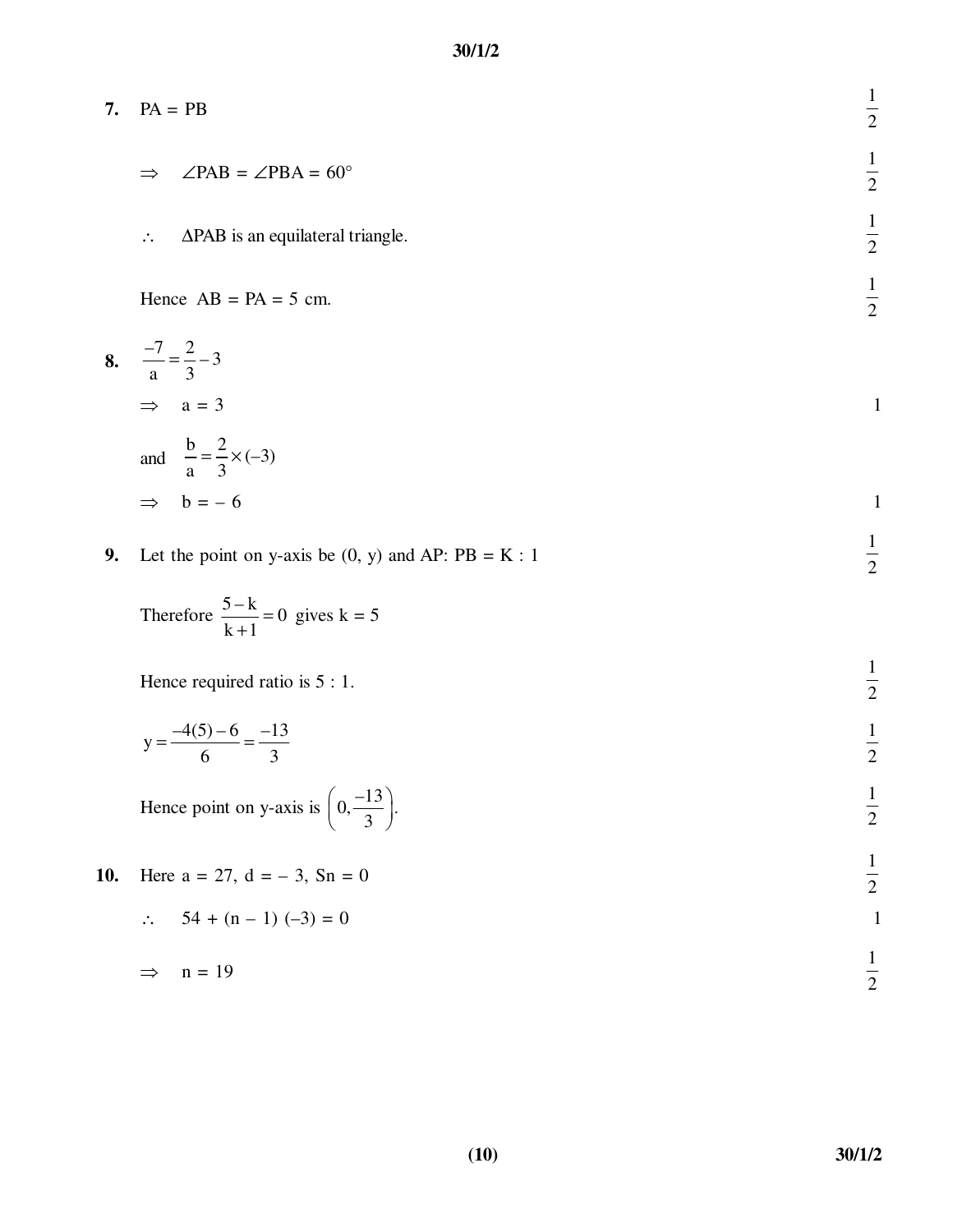## **SECTION C**

| 11. | $S_7 = 49 \implies 2a + 6d = 14$                                                                                                                                                                    |                                                                                                                                                                                                                                                                 | $\frac{1}{2}$                                                  |
|-----|-----------------------------------------------------------------------------------------------------------------------------------------------------------------------------------------------------|-----------------------------------------------------------------------------------------------------------------------------------------------------------------------------------------------------------------------------------------------------------------|----------------------------------------------------------------|
|     | $S_{17} = 289 \Rightarrow 2a + 16d = 34$<br>Solving equations to get $a = 1$ and $d = 2$                                                                                                            |                                                                                                                                                                                                                                                                 | $\frac{1}{2}$<br>$\mathbf{1}$                                  |
| 12. | Hence $Sn = \frac{n}{2}[2 + (n-1)2] = n^2$ .<br>Volume of earth dug out = $\pi \times 2 \times 2 \times 21 = 264$ m <sup>3</sup><br>Volume of embankment = $\pi$ (25 – 4) × h = 66 h m <sup>3</sup> |                                                                                                                                                                                                                                                                 | $\mathbf{1}$<br>$\mathbf{1}$<br>$\mathbf{1}$                   |
|     | $66h = 264$<br>$h = 4$ m                                                                                                                                                                            |                                                                                                                                                                                                                                                                 | $\frac{1}{2}$<br>$\frac{1}{2}$                                 |
| 13. |                                                                                                                                                                                                     | Area of square = $196 \text{ cm}^2$<br>Area of semicircles AOB + DOC = $\frac{22}{7} \times 49 = 154 \text{ cm}^2$<br>Hence area of two shaded parts $(X + Y) = 196 - 154 = 42$ cm <sup>2</sup><br>Therefore area of four shaded parts $= 84$ cm <sup>2</sup> . | $\frac{1}{2}$<br>$\frac{1}{2}$<br>$\mathbf{1}$<br>$\mathbf{1}$ |
| 14. |                                                                                                                                                                                                     | Surface area of block = $216 - \frac{22}{7} \times \frac{3.5}{2} \times \frac{3.5}{2} + 2 \times \frac{22}{7} \times \frac{3.5}{2} \times \frac{3.5}{2}$                                                                                                        | $1+\frac{1}{2}+\frac{1}{2}$                                    |
| 15. | Using Mid Point formula<br>coordinates of point B are (2, 1)                                                                                                                                        | $= 225.42$ cm <sup>2</sup> .                                                                                                                                                                                                                                    | $\mathbf{1}$<br>$\frac{1}{2}$                                  |
|     | and coordinates of point C are $(0, 3)$ .                                                                                                                                                           |                                                                                                                                                                                                                                                                 | $\frac{1}{2}$                                                  |
|     | Area $\triangle ABC = \frac{1}{2}[0 + 2(3 + 1) + 0] = 4$ sq u.<br>Coordinates of point $F$ are $(1, 2)$                                                                                             |                                                                                                                                                                                                                                                                 | $\mathbf{1}$                                                   |
|     | Area of $\triangle DEF = \frac{1}{2}  1(1-2)+0+1(0-1)  = 1$ sq u.                                                                                                                                   |                                                                                                                                                                                                                                                                 | 1                                                              |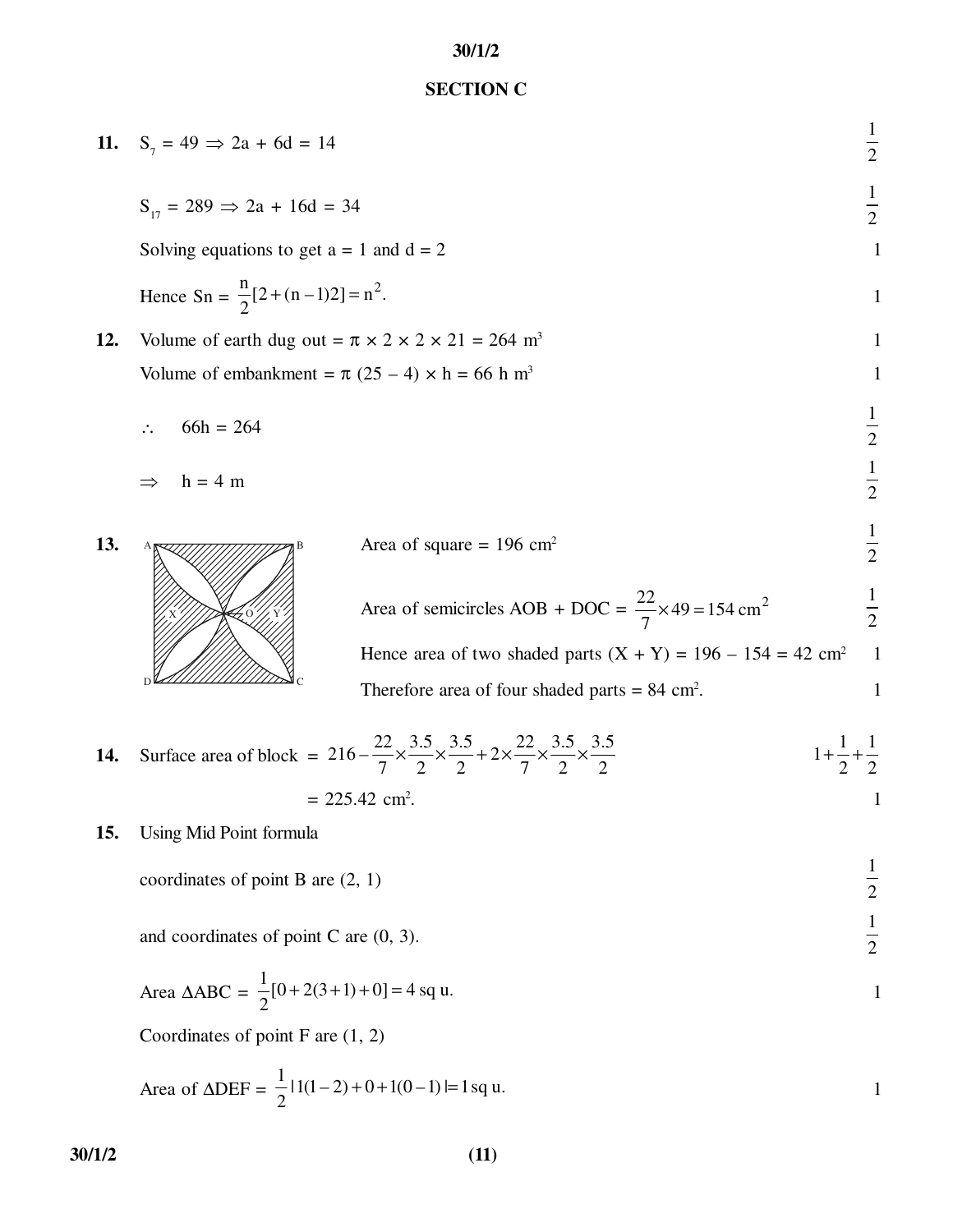### **16.** ∠POQ =  $60^{\circ}$

Area of segment PAQM = 
$$
\left(\frac{100\pi}{6} - \frac{100\sqrt{3}}{4}\right)
$$
 cm<sup>2</sup>.

Area of semicircle = 
$$
\frac{25\pi}{2}
$$
 cm<sup>2</sup>  $\frac{1}{2}$ 

Area of shaded region = 
$$
\frac{25\pi}{2} - \left(\frac{50\pi}{3} - 25\sqrt{3}\right)
$$

$$
= 25\left(\sqrt{3} - \frac{\pi}{6}\right) \text{cm}^2.
$$



$$
\Rightarrow h = 75 + 25\sqrt{3} = 118.25 \text{ m.}
$$

18. 
$$
\frac{x^2 + 3x + 2 + x^2 - 3x + 2}{x^2 + x - 2} = \frac{4x - 8 - 2x - 3}{x - 2}
$$
  
(2x<sup>2</sup> + 4)(x - 2) = (2x - 11) (x<sup>2</sup> + x - 2)

$$
\Rightarrow 5x^2 + 19x - 30 = 0
$$

$$
\Rightarrow (5x - 6) (x + 5) = 0
$$

$$
\Rightarrow \quad x = -5, \, 6/5
$$

**19.** (i) Favourable outcomes are (4, 5)(4, 4)(4, 6)(5, 4)(5, 5)(5, 5)(5, 6)(6, 4)(6, 5)(6, 6) i.e., 9 outcomes 1

P(a number > 3 on each die) = 
$$
\frac{9}{36}
$$
 or  $\frac{1}{4}$   $\frac{1}{2}$ 

**(12) 30/1/2**

1 2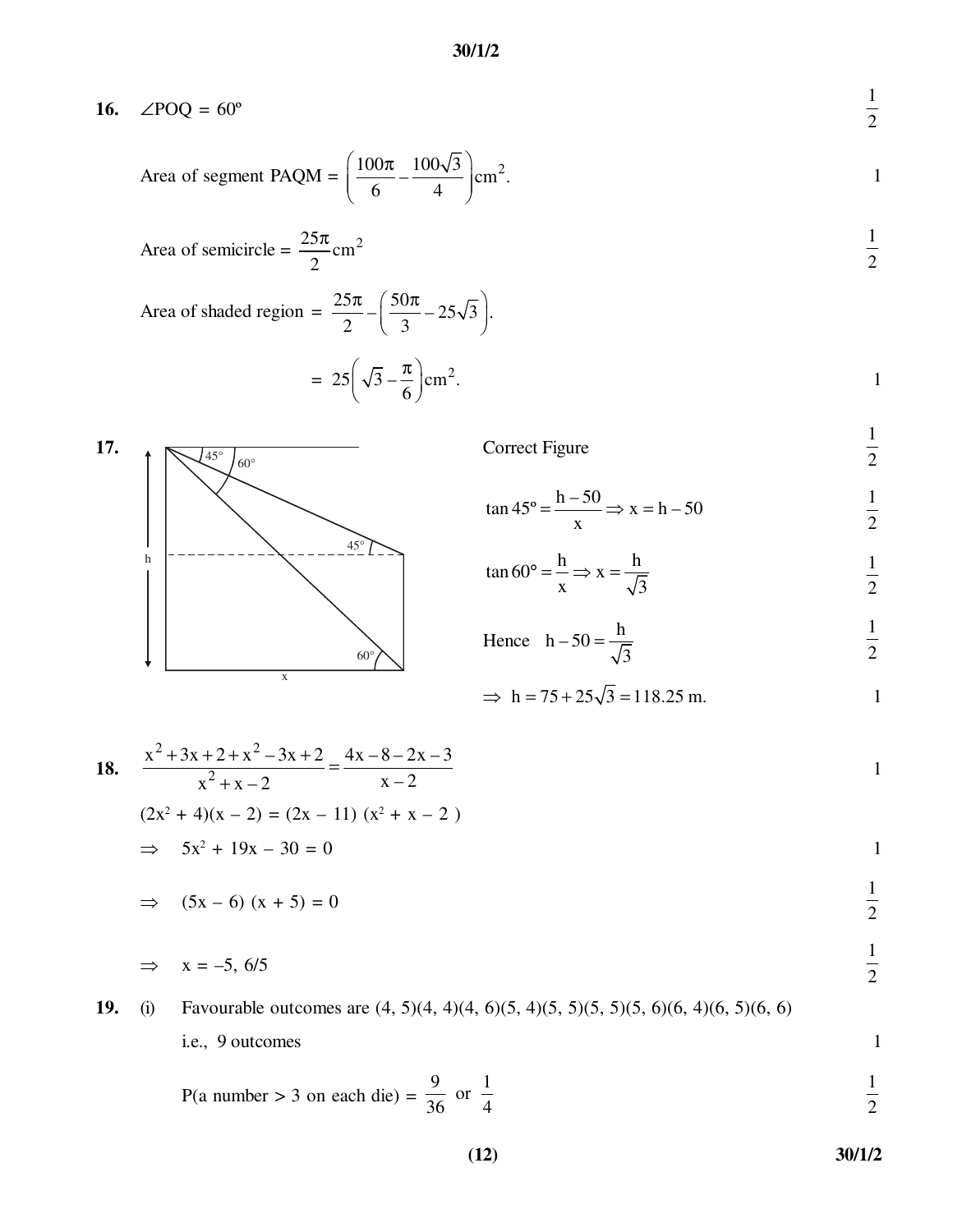|     |                         | $\mathbf{v}$ $\mathbf{u}$ $\mathbf{u}$                                                       |                |
|-----|-------------------------|----------------------------------------------------------------------------------------------|----------------|
|     | (ii)                    | Favourable outcomes are $(1, 5)(2, 4)(3, 3)(4, 2)(5, 1)(1, 6)(2, 5)(3, 4)(4, 3)(5, 2)(6, 1)$ |                |
|     |                         | i.e. 11 outcomes                                                                             | $\mathbf{1}$   |
|     |                         | P(a total of 6 to 7) = $\frac{11}{36}$                                                       | $\frac{1}{2}$  |
| 20. |                         | Here $r = 3$ , $\pi r l = 47.1$                                                              |                |
|     |                         | $\therefore$ $l = \frac{47.1}{3 \times 3.14} = 5$ cm                                         | $\mathbf{1}$   |
|     |                         | $h = \sqrt{5^2 - 3^2} = 4$ cm                                                                | $\frac{1}{2}$  |
|     |                         | Volume of cone = $\frac{1}{3} \times 3.14 \times 3 \times 3 \times 4$                        | $\frac{1}{2}$  |
|     |                         | $= 37.68$ cm <sup>3</sup>                                                                    | $\mathbf{1}$   |
|     |                         | <b>SECTION D</b>                                                                             |                |
| 21. |                         | Let the usual speed of plane be x km/h.                                                      |                |
|     | $\mathcal{L}_{\bullet}$ | $\frac{1500}{x} - \frac{1500}{x + 250} = \frac{1}{2}$                                        | $\overline{2}$ |
|     |                         | $x^2 + 250x - 750000 = 0$                                                                    |                |
|     |                         | $(x + 1000) (x - 750) = 0 \Rightarrow x = 750$                                               |                |
|     |                         | Speed of plane $= 750$ km/h.                                                                 | $\mathbf{1}$   |
|     |                         | For writing value                                                                            | $\mathbf{1}$   |
| 22. |                         | $PT = \sqrt{169 - 25} = 12$ cm and TE = 8 cm                                                 |                |

Let 
$$
PA = AE = x
$$
  
\n
$$
TA^2 = TE^2 + EA^2
$$
\n
$$
\Rightarrow (12 - x)^2 = 64 + x^2
$$
\n
$$
\Rightarrow x = 3.3 \text{ cm.}
$$
\nThus  $AB = 6.6 \text{ cm.}$ 

#### **23.** For correct Given, To prove, construction and figure  $\frac{1}{2} \times 4 = 2$ 2  $\times 4 =$ Correct proof 2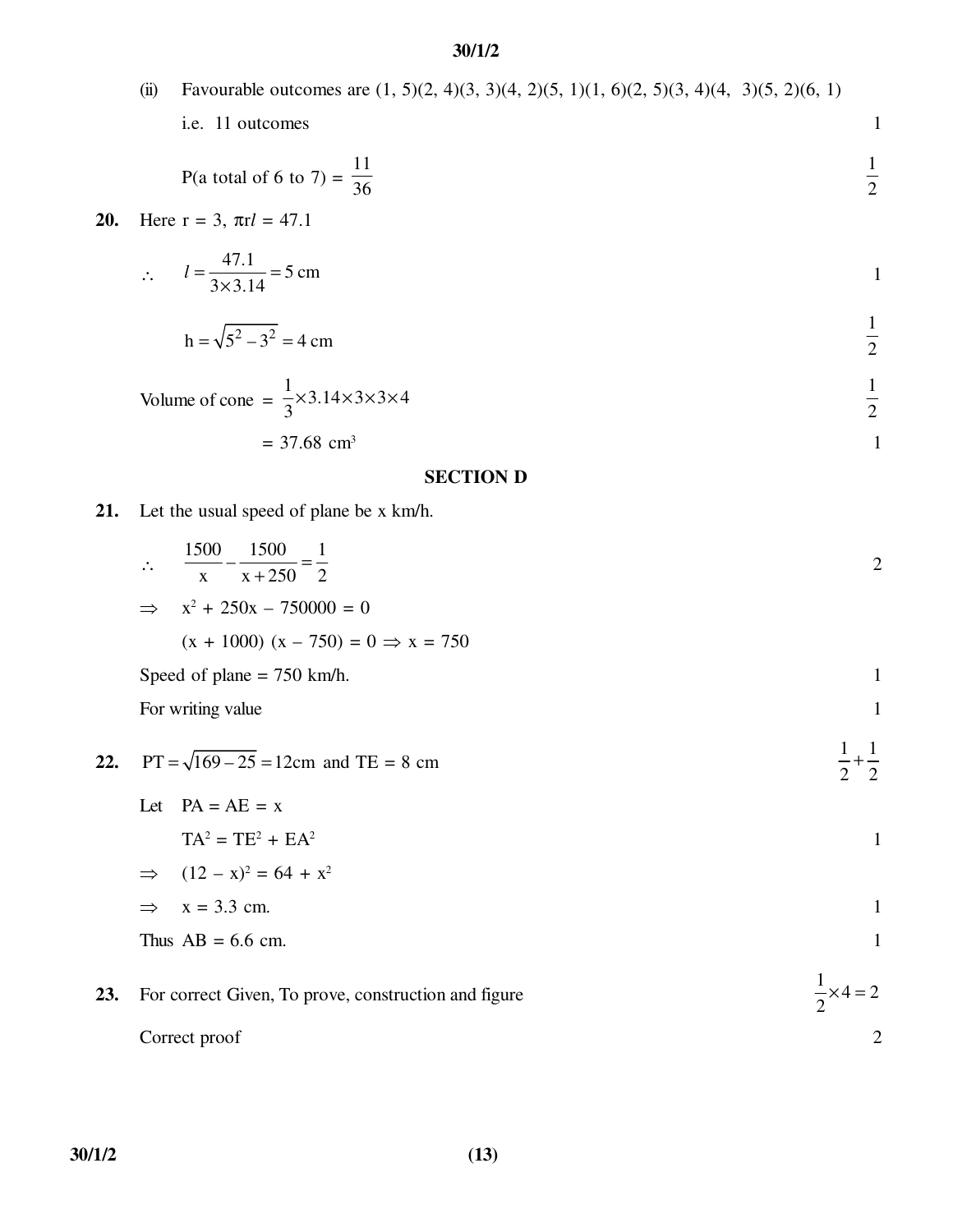24. Area of the triangle 
$$
=\frac{1}{2} |t(t+2-t)+(t+2)(t-t+2)+(t+3)(t-2-t-2)|
$$
  

$$
=\frac{1}{2} [2t+2t+4-4t-12]
$$

$$
= 4 sq. units
$$

which is independent of t. 1

**25.** (i) Favourable outcomes are 1, 3, 5, 7 i.e. 4 outcomes. 1

$$
\therefore \text{ P(an odd number)} = \frac{4}{8} \text{ or } \frac{1}{2}
$$

(ii) Favourable outcomes are  $4, 5, 6, 7, 8$  i.e.  $5$  outcomes 1

P(a number greater than 3) = 
$$
\frac{5}{8}
$$
  $\frac{1}{2}$ 

(iii) Favarouble outcomes are 1, 2, 3...8  
\n
$$
P(a number less than 9) = \frac{8}{8} = 1
$$

$$
\cos \theta = \frac{1}{2} \Rightarrow \theta = 60^{\circ}
$$
  $\frac{1}{2}$ 



$$
\therefore \quad \widehat{ADB} = \frac{2 \times 3.14 \times 5 \times 240}{360} = 20.93 \text{ cm}
$$

Hence length of elastic in contact = 20.93 cm

Now, 
$$
AP = 5\sqrt{3}
$$
 cm

Area 
$$
(\Delta OAP + \Delta OBP) = 25\sqrt{3} = 43.25 \text{ cm}^2
$$
  $\frac{1}{2}$ 

Area of sector OACB = 
$$
\frac{25 \times 3.14 \times 120}{360} = 26.16 \text{ cm}^2
$$
  $\frac{1}{2}$ 

Shaded Area = 
$$
43.25 - 26.16 = 17.09
$$
 cm<sup>2</sup>

**27.** Here 
$$
R = 20
$$
,  $r = 12$ ,  $V = 12308.8$ 

Therefore 
$$
12308.8 = \frac{1}{3} \times 3.14(400 + 240 + 144)h
$$

$$
\Rightarrow h = 15 \text{ cm}
$$

$$
(14) \t\t\t\t\t\t\t30/1/2
$$

**26.** P B D O θ C 10 cm 5

 $\overbrace{\phantom{aaaaa}}^{\rm A}$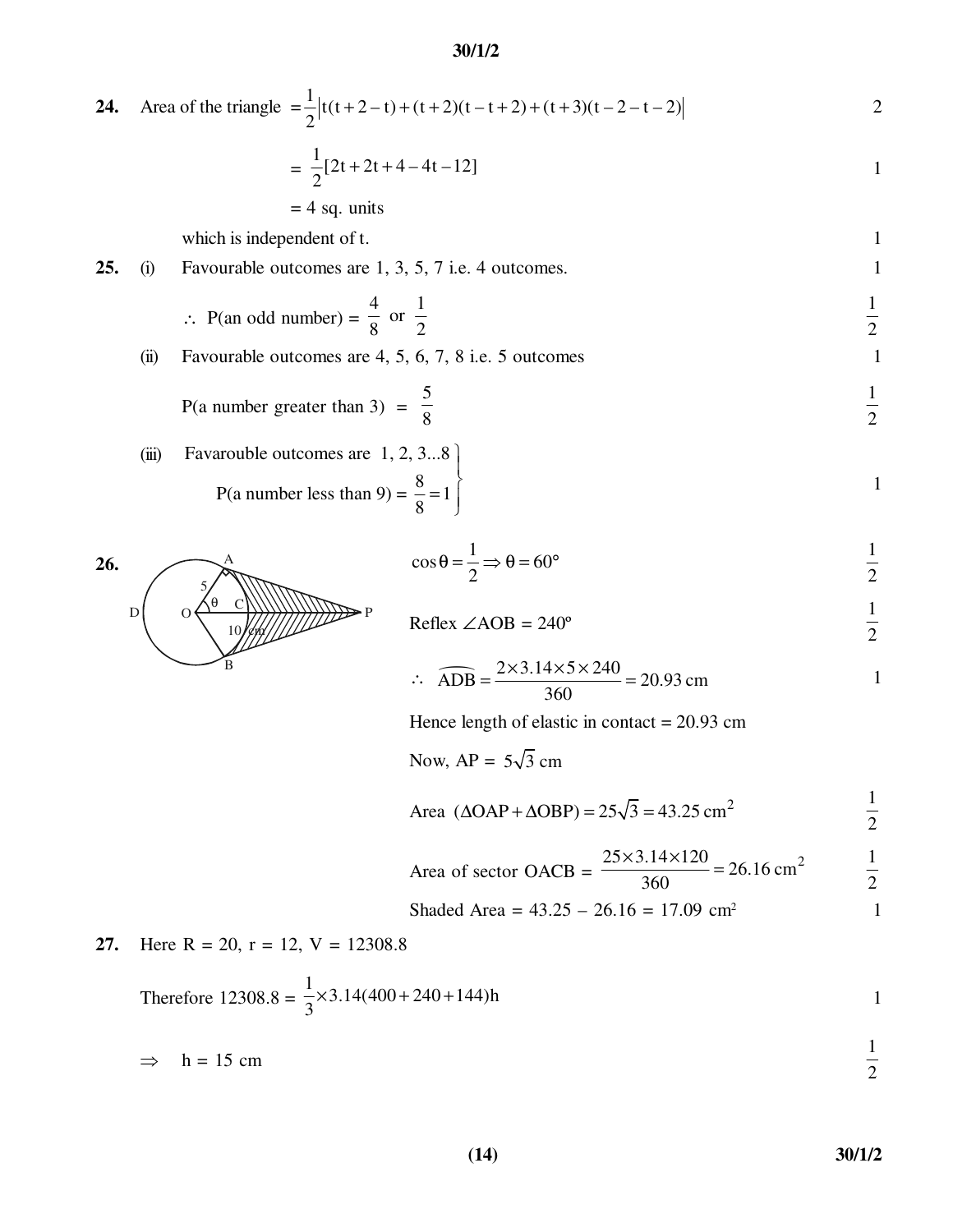| $l = \sqrt{(20-12)^2 + 15^2} = 17$ cm |
|---------------------------------------|
|---------------------------------------|

Total area of metal sheet used  $=$  CSA + base area

$$
= \pi[(20 + 12) \times 17 + 12 \times 12]
$$

$$
= 2160.32 \, \text{cm}^2
$$

**28.** This question contains surplus data which does not lead to a unique solution. Hence 4 marks should be given to every student. 4

**29.** Correct contruction





| 30. | Br          | Here $a + b + c = 60$ , $c = 25$             |   |
|-----|-------------|----------------------------------------------|---|
|     | $c = 25$ cm | $\therefore$ a + b = 35                      | 1 |
|     | a           | Using Pythagorus theorem                     |   |
|     | b           | $a^2 + b^2 = 625$                            |   |
|     |             | Using identity $(a + b)^2 = a^2 + b^2 + 2ab$ |   |
|     |             | $(35)^2 = 625 + 2ab$                         |   |
|     |             | $\Rightarrow$ ab = 300                       | 1 |
|     |             |                                              |   |

1 2

1 2

1 2

1 2

Area of  $\triangle ABC = 150 \text{ cm}^2$  1

**31.** Let total time be n minutes

Total distance covered by thief  $= (50 \text{ n})$  metres

Total distance covered by policeman =  $60 + 65 + 70 + ... + (n - 2)$  terms

$$
\therefore 50n = \frac{n-2}{2}[120 + (n-3)5]
$$
  
\n
$$
\Rightarrow n^2 - n - 42 = 0
$$
  
\n
$$
(n-7)(n+6) = 0
$$
  
\n
$$
\therefore n = 7
$$
  
\n
$$
\frac{1}{2}
$$
  
\n
$$
\frac{1}{2}
$$

Policeman took 5 minutes to catch the thief.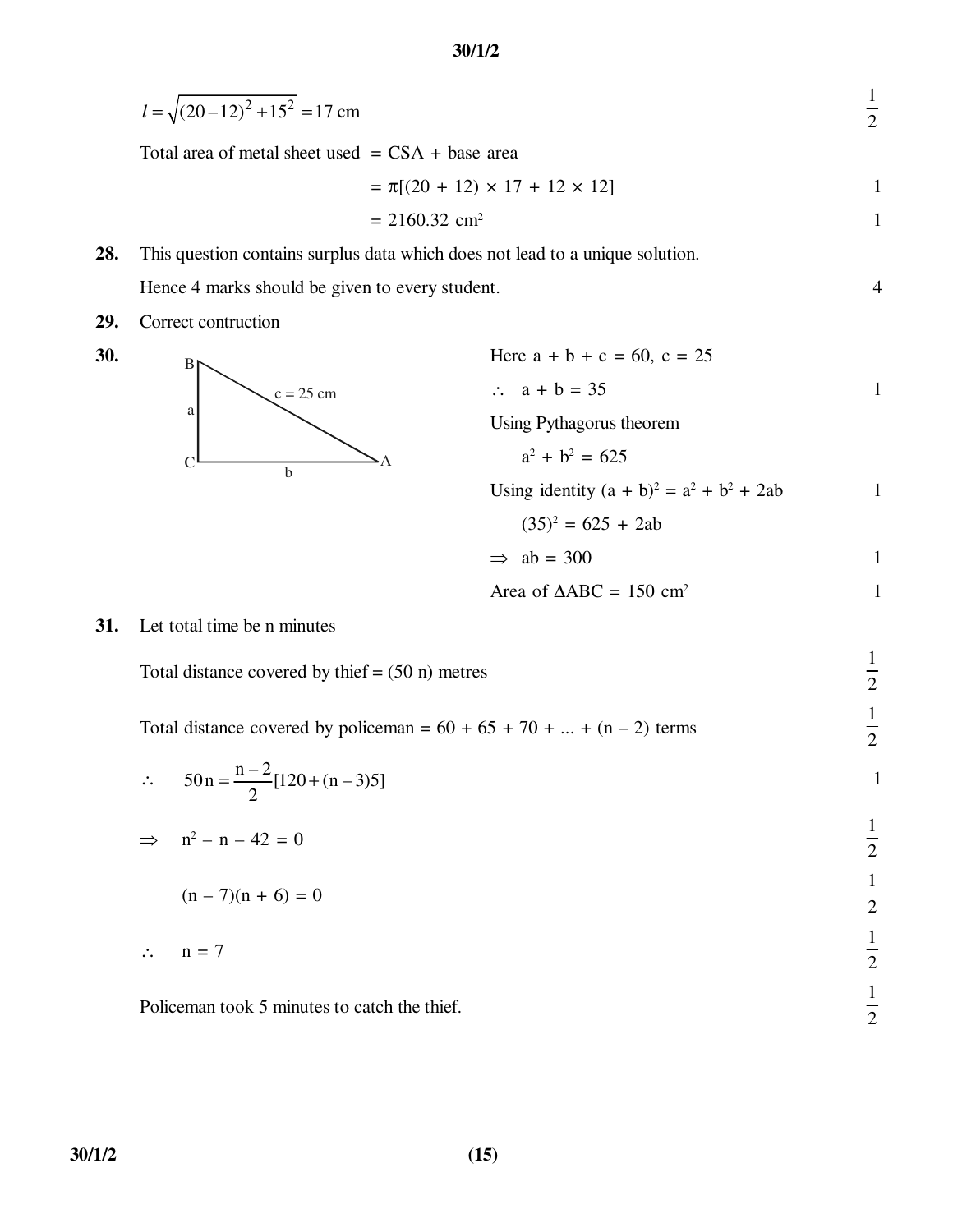# QUESTION PAPER CODE 30/1/3 **EXPECTED ANSWER/VALUE POINTS**

## **SECTION A**

|                  | 1. $l = 185$ , $d = -4$                                                      | $\frac{1}{2}$ |
|------------------|------------------------------------------------------------------------------|---------------|
|                  | $l_{\rm g} = 153$                                                            | $\frac{1}{2}$ |
| 2.               | Possible outcomes are 4, 9, 16, 25, 36, 49, i.e. 6.                          | $\frac{1}{2}$ |
|                  | P(perfect square number) = $\frac{6}{48}$ or $\frac{1}{8}$<br>$\ddot{\cdot}$ | $\frac{1}{2}$ |
| 3.               | $\angle APB = 80^{\circ}$                                                    | $\frac{1}{2}$ |
|                  | $\angle AOB = 100^\circ$<br>$\ddot{\cdot}$                                   | $\frac{1}{2}$ |
| 4.               | $DB = 3.46$ m                                                                | $\frac{1}{2}$ |
|                  | $DC = 4 m$<br>$\ddot{\cdot}$ .                                               | $\frac{1}{2}$ |
| <b>SECTION B</b> |                                                                              |               |
|                  | $1 \cdot R$                                                                  | $\mathbf{1}$  |

**5.** Let the point on y-axis be  $(0, y)$  and AP:  $PB = K : 1$ 

Therefore 
$$
\frac{5-k}{k+1} = 0
$$
 gives  $k = 5$ 

Hence required ratio is  $5:1$ . 1 2

$$
y = \frac{-4(5) - 6}{6} = \frac{-13}{3}
$$
  $\frac{1}{2}$ 

Hence point on y-axis is  $\left(0, \frac{-13}{2}\right)$ .  $\left(0, \frac{-13}{3}\right)$ 1 2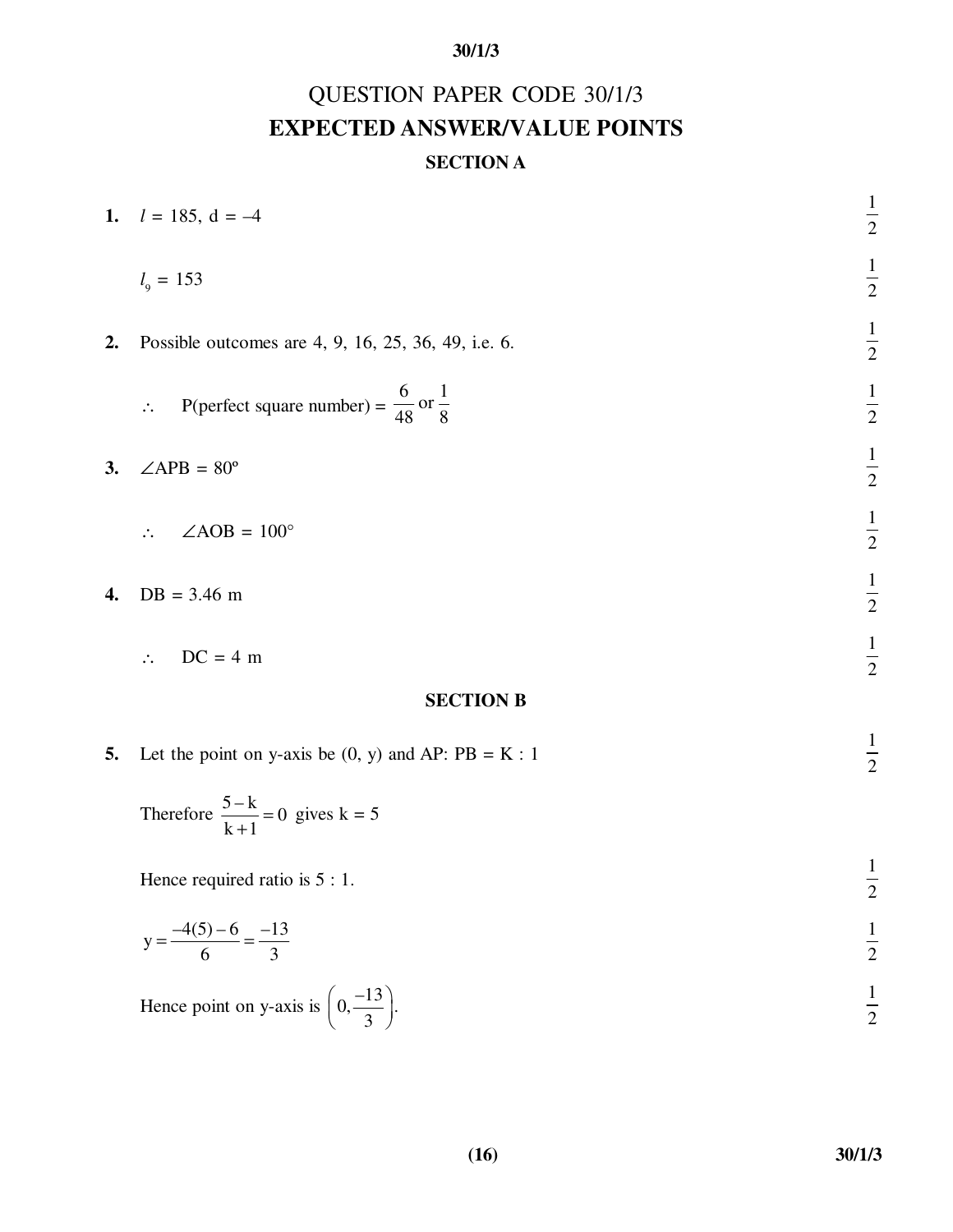| 6. $\frac{-7}{a} = \frac{2}{3} - 3$         |  |
|---------------------------------------------|--|
| $\implies$ a = 3                            |  |
| and $\frac{b}{a} = \frac{2}{3} \times (-3)$ |  |
| $\Rightarrow$ b = -6                        |  |

7. Let the point P be (2y, y) 
$$
\frac{1}{2}
$$

$$
PQ = PR \implies \sqrt{(2y-2)^2 + (y+5)^2} = \sqrt{(2y+3)^2 + (y-6)^2}
$$

1 2

1 2

Solving to get 
$$
y = 8
$$

Hence coordinates of point P are  $(16, 8)$ .

**8.** Let  $AD = AF = x$ ∴ DB = BE = 12 – x and  $CF = CE =  $10 - x$$  $BC = BE + EC \implies 8 = 12 - x + 10 - x$  $\Rightarrow$  x = 7 1 ∴ AD = 7 cm, BE = 5 cm, CF = 3 cm 1 **9.** PA = PB 1 2  $\Rightarrow$  ∠PAB = ∠PBA = 60° 1 2 ∴ ∆PAB is an equilateral triangle. 1 2 Hence  $AB = PA = 5$  cm. 1 2 10. Here  $a = 65$ ,  $d = -5$ ,  $Sn = 0$ 1 2  $130 + (n - 1) (-5) = 0$  $\implies$  n = 27 1 2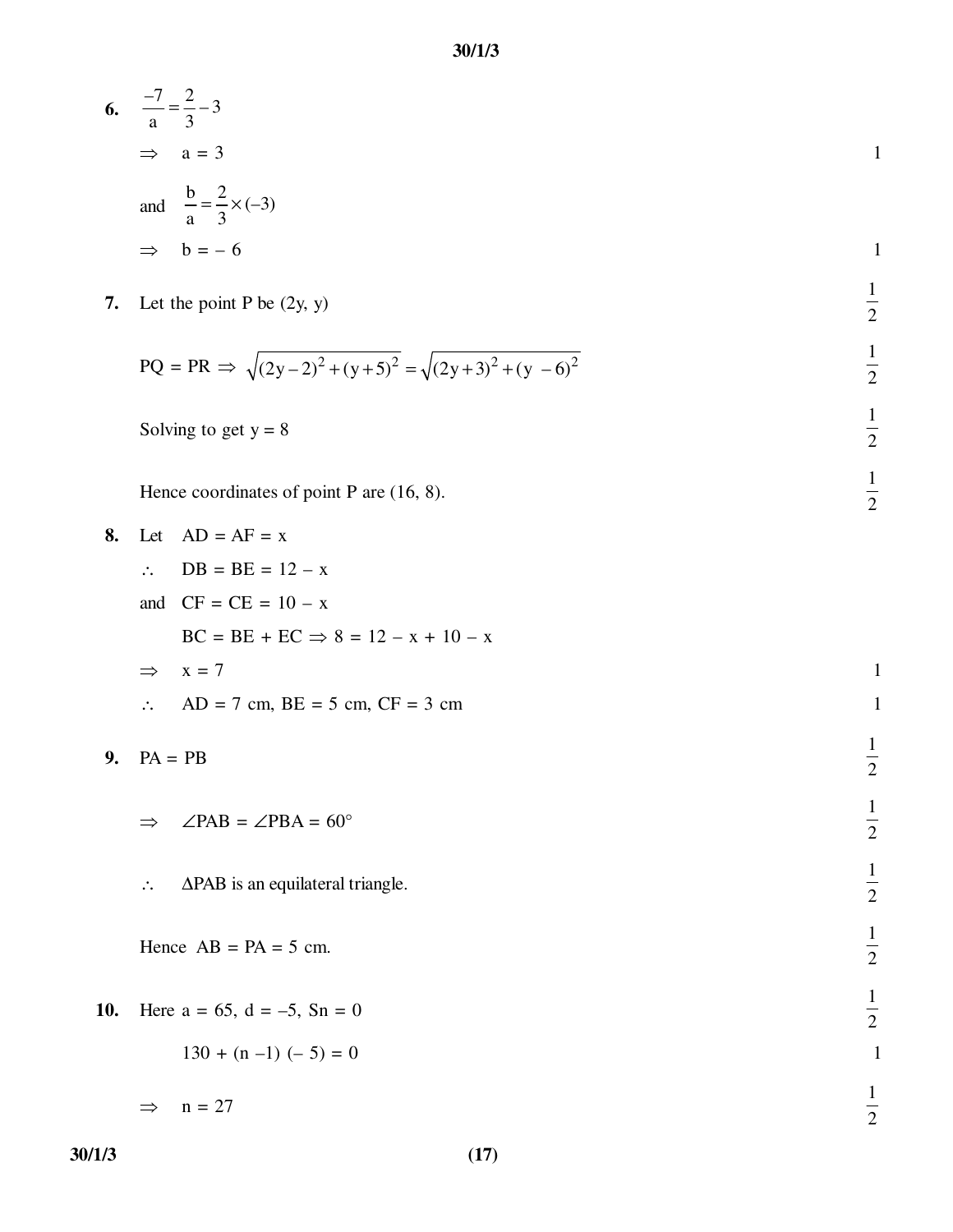#### **SECTION C**

**11.** Volume of earth dug out =  $\pi \times 2 \times 2 \times 21 = 264$  m<sup>3</sup> Volume of embankment =  $\pi$  (25 – 4) × h = 66 h m<sup>3</sup> 1

∴ 66h = 264

$$
\Rightarrow h = 4 \text{ m}
$$

12. 
$$
S_7 = 49 \Rightarrow 2a + 6d = 14
$$

$$
S_{17} = 289 \implies 2a + 16d = 34
$$

Solving equations to get  $a = 1$  and  $d = 2$  1

Hence 
$$
\text{Sn} = \frac{n}{2} [2 + (n-1)2] = n^2
$$
.



$$
\tan 45^\circ = \frac{h - 50}{x} \Rightarrow x = h - 50
$$

$$
\tan 60^\circ = \frac{\text{h}}{\text{x}} \Rightarrow \text{x} = \frac{\text{h}}{\sqrt{3}}
$$

Hence 
$$
h-50 = \frac{h}{\sqrt{3}}
$$
  $\frac{1}{2}$ 

$$
\Rightarrow h = 75 + 25\sqrt{3} = 118.25 \text{ m}.
$$



1 2 Area of semicircles AOB + DOC =  $\frac{22}{7} \times 49 = 154 \text{ cm}^2$ 7  $\times$ 49 = 1 2 Hence area of two shaded parts  $(X + Y) = 196 - 154 = 42$  cm<sup>2</sup> 1

Therefore area of four shaded parts  $= 84$  cm<sup>2</sup>. . The state  $1$ 

**15.** Surface area of block = 
$$
216 - \frac{22}{7} \times \frac{3.5}{2} \times \frac{3.5}{2} + 2 \times \frac{22}{7} \times \frac{3.5}{2} \times \frac{3.5}{2}
$$
  
= 225.42 cm<sup>2</sup>.

**(18) 30/1/3**

1 2

1 2

1 2

1 2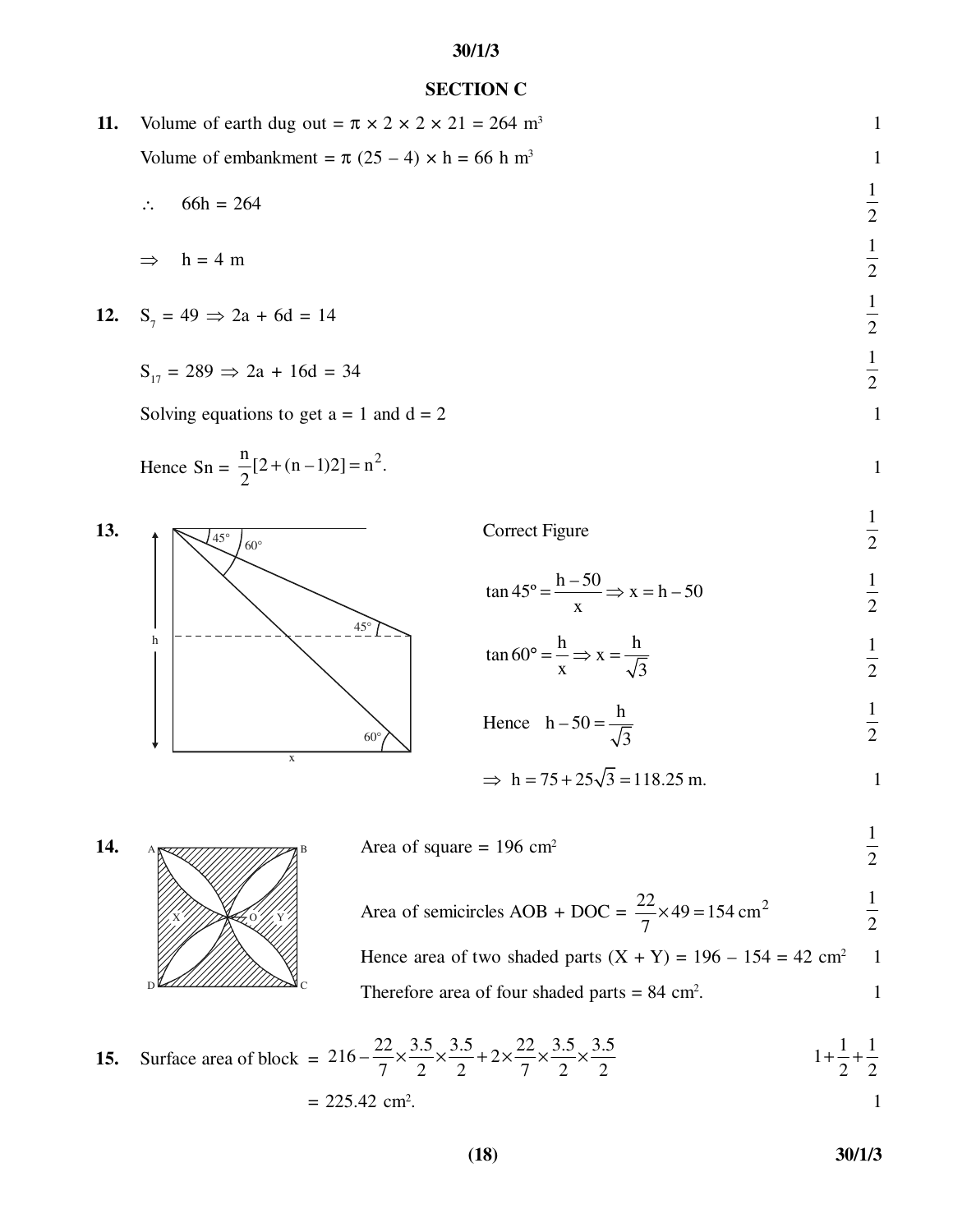**16.** Using Mid Point formula

coordinates of point B are (2, 1)  $\frac{1}{2}$ 

and coordinates of point 
$$
C
$$
 are  $(0, 3)$ .

Area 
$$
\triangle ABC = \frac{1}{2} [0 + 2(3 + 1) + 0] = 4
$$
 sq u.

Coordinates of point F are (1, 2)

Area of 
$$
\triangle DEF = \frac{1}{2} |1(1-2) + 0 + 1(0-1)| = 1
$$
 sq u.

17. 
$$
\angle POQ = 60^{\circ}
$$
  $\frac{1}{2}$ 

Area of segment PAQM = 
$$
\left(\frac{100\pi}{6} - \frac{100\sqrt{3}}{4}\right)
$$
 cm<sup>2</sup>.

Area of semicircle = 
$$
\frac{25\pi}{2}
$$
 cm<sup>2</sup>  $\frac{1}{2}$ 

Area of shaded region = 
$$
\frac{25\pi}{2} - \left(\frac{50\pi}{3} - 25\sqrt{3}\right).
$$

$$
= 25\left(\sqrt{3} - \frac{\pi}{6}\right) \text{cm}^2.
$$

 $\frac{1}{2}$ 

1

1

## **18.** (i) Number of good shirts  $= 88$

P(Ramesh buys the shirt) = 
$$
\frac{88}{100}
$$
 or  $\frac{22}{25}$   $\frac{1}{2}$ 

(ii) Number of shirts without Major defect = 
$$
96
$$

P(Kewal buys a shirt) = 
$$
\frac{96}{100}
$$
 or  $\frac{24}{25}$   $\frac{1}{2}$ 

19. 
$$
x^2 + \frac{a}{a+b}x + \frac{a+b}{a}x + 1 = 0
$$
  
\n $x\left(x + \frac{a}{a+b}\right) + \frac{a+b}{a}\left(x + \frac{a}{a+b}\right) = 0$   
\n $\left(x + \frac{a}{a+b}\right)\left(x + \frac{a+b}{a}\right) = 0$   
\n $\Rightarrow x = \frac{-a}{a+b}, \frac{-(a+b)}{a}$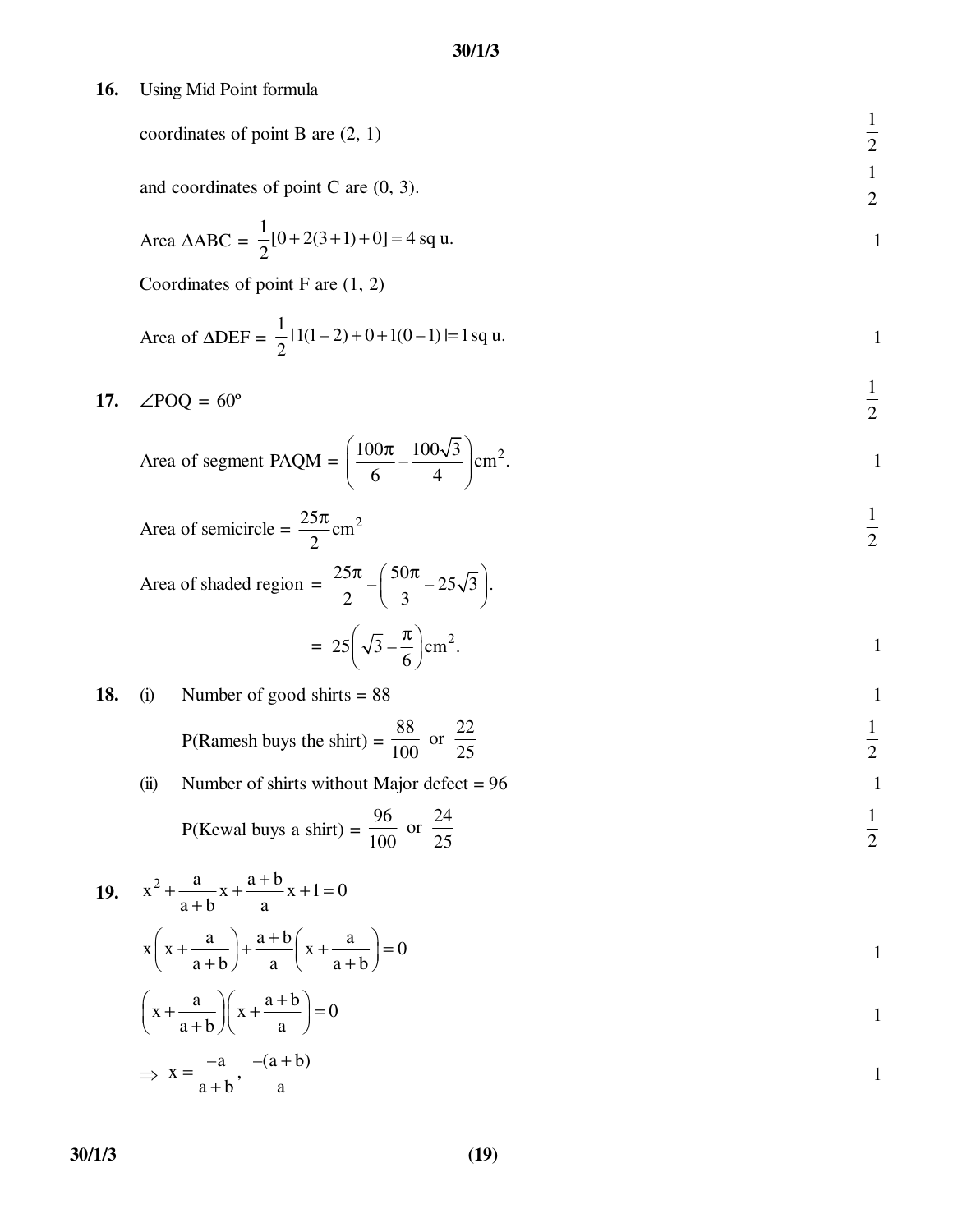20. 
$$
h = 15.5 - 3.5 = 12 \text{ cm}
$$
  $\frac{1}{2}$ 

$$
l = \sqrt{144 + 12.25} = 12.5 \text{ cm}
$$
  $\frac{1}{2}$ 

$$
rac{3.5}{15.5 \text{ cm}}
$$
  
\n
$$
rac{3.5}{15.5 \text{ cm}}
$$
  
\nTSA.  $\pi r l + 2\pi r^2$   
\n
$$
= \frac{22}{7} \times 3.5 \times 12.5 + 2 \times \frac{22}{7} \times 3.5 \times 3.5
$$
  
\n
$$
= 137.5 + 77
$$
  
\n
$$
= 214.5 \text{ cm}^2
$$

### **SECTION D**

## **21.** Let the usual speed of plane be x km/h.

$$
\therefore \qquad \frac{1500}{x} - \frac{1500}{x + 250} = \frac{1}{2}
$$

$$
\Rightarrow x^2 + 250x - 750000 = 0
$$

 $(x + 1000) (x - 750) = 0 \Rightarrow x = 750$ 

Speed of plane  $= 750 \text{ km/h}$ .

For writing value 1

h *l*

22. PT = 
$$
\sqrt{169 - 25} = 12
$$
cm and TE = 8 cm  
Let PA = AE = x

$$
TA^2 = TE^2 + EA^2
$$

$$
\Rightarrow (12 - x)^2 = 64 + x^2
$$

$$
\Rightarrow x = 3.3 \text{ cm.}
$$

Thus  $AB = 6.6$  cm.



| Correct Figure |  |
|----------------|--|
|                |  |

$$
\tan 45^\circ = \frac{80}{y} \implies y = 80 \qquad \frac{1}{2}
$$

$$
\tan 30^\circ = \frac{80}{x+y} \implies x + y = 80\sqrt{3}
$$

$$
\therefore x = 80(\sqrt{3} - 1) = 58.4 \text{ m.}
$$

Hence speed of bird = 
$$
\frac{58.4}{2}
$$
 = 29.2 m/s.

1 2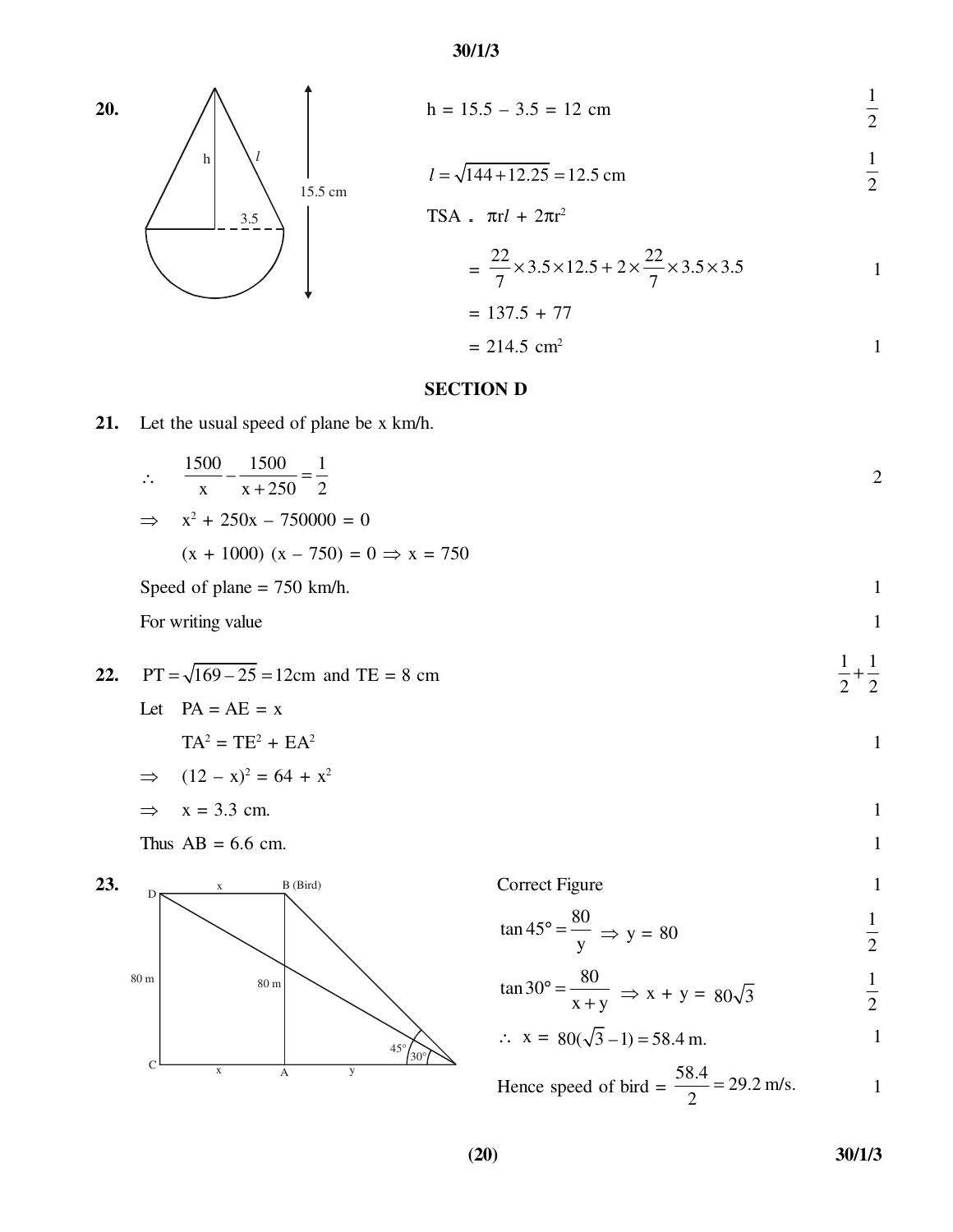**24.** (i) Favourable outcomes are 1, 3, 5, 7 i.e. 4 outcomes. 1

$$
\therefore \text{ P(an odd number)} = \frac{4}{8} \text{ or } \frac{1}{2}
$$

(ii) Favourable outcomes are  $4, 5, 6, 7, 8$  i.e.  $5$  outcomes 1

P(a number greater than 3) = 
$$
\frac{5}{8}
$$
  $\frac{1}{2}$ 

(iii) Favarouble outcomes are 1, 2, 3...8  
\n
$$
P(a number less than 9) = \frac{8}{8} = 1
$$

25. Area of the triangle 
$$
=\frac{1}{2} |t(t+2-t)+(t+2)(t-t+2)+(t+3)(t-2-t-2)|
$$

$$
= \frac{1}{2}[2t + 2t + 4 - 4t - 12]
$$

$$
= 4 sq. units
$$

which is independent of t. 1

**26.** Here 
$$
R = 20
$$
,  $r = 12$ ,  $V = 12308.8$ 

Therefore 
$$
12308.8 = \frac{1}{3} \times 3.14(400 + 240 + 144)h
$$

$$
\Rightarrow h = 15 \text{ cm}
$$

$$
l = \sqrt{(20 - 12)^2 + 15^2} = 17 \text{ cm}
$$
  $\frac{1}{2}$ 

Total area of metal sheet used  $=$  CSA + base area

$$
= \pi [(20 + 12) \times 17 + 12 \times 12]
$$

$$
= 2160.32 \, \text{cm}^2
$$

$$
\cos \theta = \frac{1}{2} \Rightarrow \theta = 60^{\circ}
$$
  $\frac{1}{2}$ 

$$
Reflex \angle AOB = 240^{\circ}
$$
  $\frac{1}{2}$ 

$$
\therefore \quad \widehat{ADB} = \frac{2 \times 3.14 \times 5 \times 240}{360} = 20.93 \text{ cm}
$$

Hence length of elastic in contact = 20.93 cm

Now,  $AP = 5\sqrt{3}$  cm